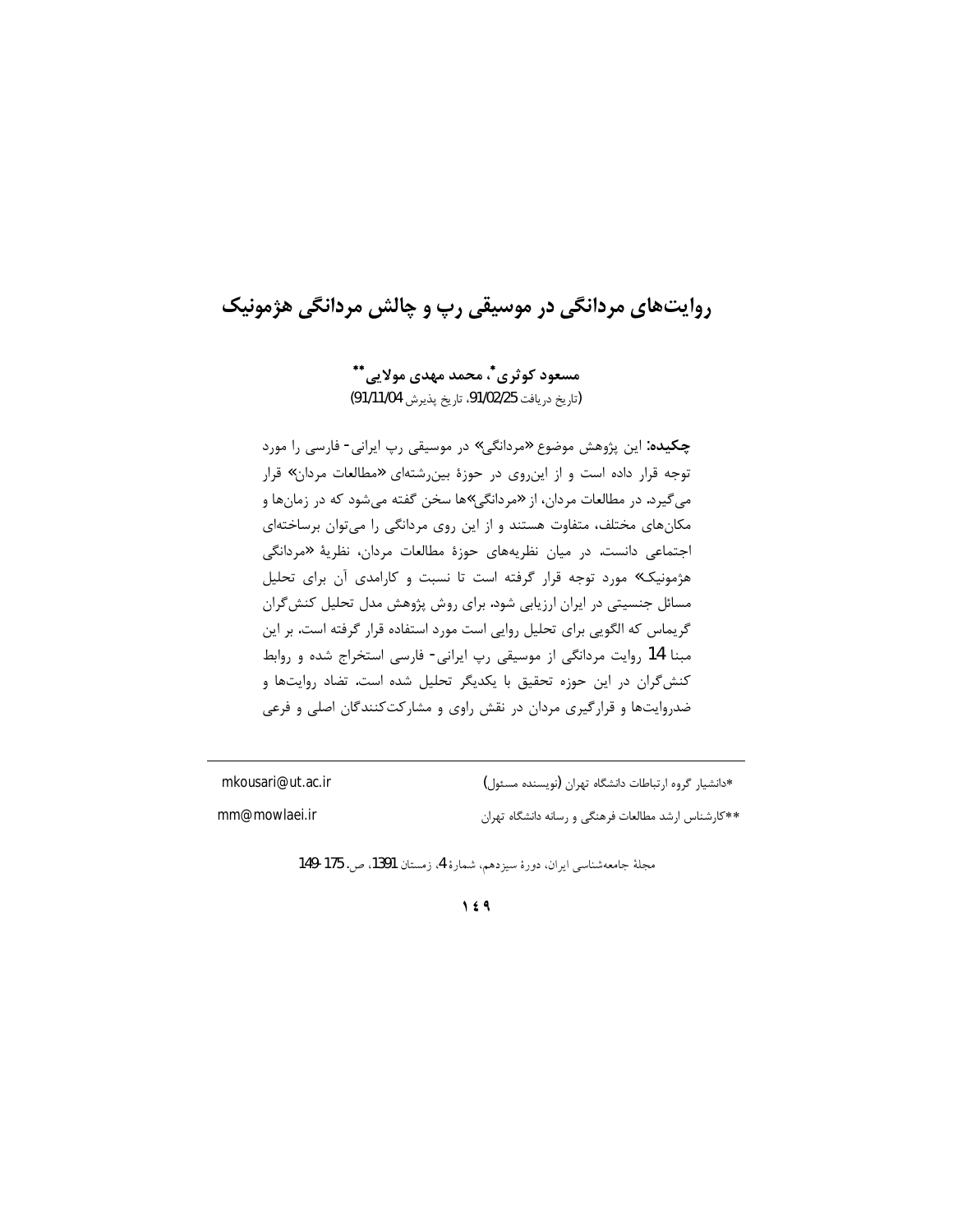در هر کدام مورد بحث قرار گرفته است. این 14 روایت مردانگی در رپ ایرانی-فارسی، بر اساس نسبتی که با شرایط اجتماعی ایران دارند در دو فضای مردانگی های هژمونیک و مردانگی های آلترناتیو قرار می گیرند. مفاهيم كليدى: تحليل روايت، الكوى كنش كران كريماس، مطالعات مردان، مردانگی هژمونیک، مردان ایران، رپ ایرانی -فارسی.

## مقدمه و طرح مسئله

مطالعات مردان، موضوعی در حوزهٔ بین٫شتهای است که مطالعه دربارهٔ مردان و مردانگی را در کانون توجه خود قرار داده است. در این حوزه طیف وسیع موضوعات از مسائل مربوط به خشونت (از جانب و بر عليه) مردان گرفته تا مشكلات پسران در مدارس مورد توجه قرار ميگيرد (كانل، هرن و كيمل<sup>1</sup>، 2005: 1). مطالعات مردان اغلب در کنار مطالعات زنان<sup>2</sup> قرار دارد و گاه این دو حوزهٔ پژوهشی هر دو زير عنوان مطالعات جنيست<sup>3</sup> شناخته مي شوند (استريك لند<sup>4</sup>، 2002).

در مطالعات مردان، از «مردانگی»ها<sup>5</sup> سخن گفته می شود که در زمانها و مکانهای مختلف، متفاوت هستند و از این روی مردانگی را میتوان برساختهای اجتماعی دانست (بارکر، 1387: 538). از این منظر، جامعه هویت جنسیتی را که با هویت جنسی متفاوت است خلق می کند. الگوهای ,فتاری جنسیتی نیز از طریق تاثیر نهادهای اجتماعی و تعاملات سادهٔ روزمره شکل میگیرد (هولمز<sup>6</sup>، 1387: 27). پژوهشهای متفاوت در نقاط مختلف دنیا نشان داده که چطور جوامع مختلف هویتهای جنسیتی و «مردانگی»های متفاوتی را خلق کردهاند. تحقیقات بیلگین<sup>7</sup> در ترکیه **(2004)،** داسگویتا<sup>8</sup>

- 1. Connell, Robert: W.Hearn, Jeff: Kimmel, Michael S.
- 2. Women's Studies
- 3. Gender studies
- 4. Strickland, Ron
- 5. Masculinities
- 6. Holmes, Mary
- 7. Bilgin, Elif
- 8. Dasqupta, Romit

 $\lambda$ .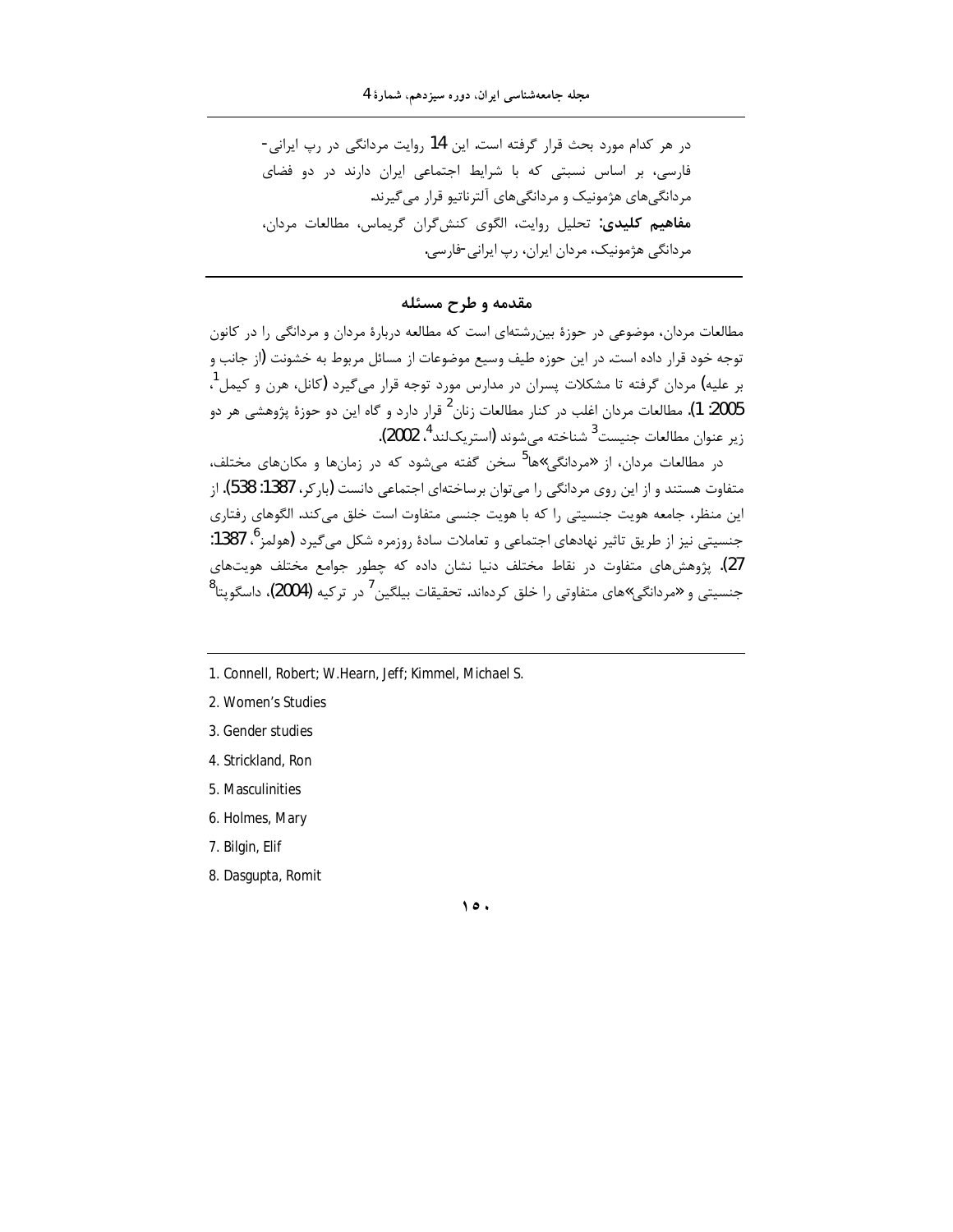در ژاپن (2004)، آرمنگل کاررا<sup>1</sup> در امریکا (2006)، یانگ<sup>2</sup> در چین (2010) و استنبکا<sup>3</sup> در سوئد (2011) نمونههایی از این کارها هستند.

اما چرا مطالعات مردان در ایران اهمیت دارد؟ مطالعات جنسیت در ایران تنها به سابقه فعالیت حوزه پژوهشی مطالعات زنان محدود مانده است. برخی مسائل اهمیت توجه به حوزه مطالعات مردان را مشخص می کند. از جمله می توان به این موارد اشاره کرد: لزوم رسیدن به شناختی مناسب از مردانگیها در ایران امروز برای رسیدن به شناخت کاملتر فضای فرهنگی اجتماعی، کمک به کامل شدن برخی مباحث حوزهٔ مطالعات زنان که تنها با انجام برخی مطالعات در حوزهٔ مردان قابل تکمیل است و طرح مباحثی در جهت تعدیل برخی موضع *گ*یریهای فمنیسم رادیکال ایرانی<sup>4</sup> که شاید تا حدی ناشی از نشناختن «مرد ایرانی» بهعنوان یک برساختهٔ اجتماعی باشد. آنچه مسلم است مطالعهٔ مردان در ایران زیر عنوان مطالعات مردان یا هر حوزهٔ دیگری، مسائل و دغدغههایی متفاوت با جامعهٔ غربي دارد و بايد الگوها و روشهاي خاص خود را دنبال كند.

مطالعه بر روی «مردانگی» بهعنوان یکی از مباحث مطالعات مردان در این پژوهش مورد توجه قرار گرفته است. مردانگی کیفیتها و ویژگیهایی است که برای مردان مناسب دانسته می شود. بنا به تعریف دانشنامهٔ «جنس و جنسیت» مردانگی مرحلهای است که در آن صفات کلیشه شده تثبیت شده و در مفهوم «مرد» ترکیب میشوند (امبر و امبر<sup>ه</sup>، 2003: 15). در این معنا یک شخص بهطرق مختلفی می تواند «مردانه» شود.

رسانهها از طریق ارائه و نمایش مردانگیهای مختلف، نقش قابل توجهی در شکل دهی به مناسبات جنسیتی جوامع دارند. همانطور که پژوهشها نشان داده مردانگیهای بهنمایش درآمده از طریق فيلمهاي سينمايي (كريلي<sup>6</sup>، 2004)، انيميشنها (هيبلر<sup>1</sup>، 2010)، مجلات (كهنل<sup>2</sup>، 2003) اجراهاي

2. Yang, Annie Yen Ning

3. Stenbacka, Susanne

4. به عنوان نمونه مباحث شکل گرفته در فضای مجازی در سال 1389 پیرامون مطلبی منتشر شده از سوی «شادی صدر» با عنوان «چه فرقی است بین امامجمعه تهران و سایر مردان ایرانی؟» را می توان از این نوع دانست.

> مجموعهٔ مطالب مرتبط با این مباحث در این نشانی قابل دسترسی است: http://www.mardomak.org/special/shadisadr

5. Ember, Carol R. & Ember, Melvin

6. Crilly, Shane

<sup>1.</sup> Armengol Carrera, José María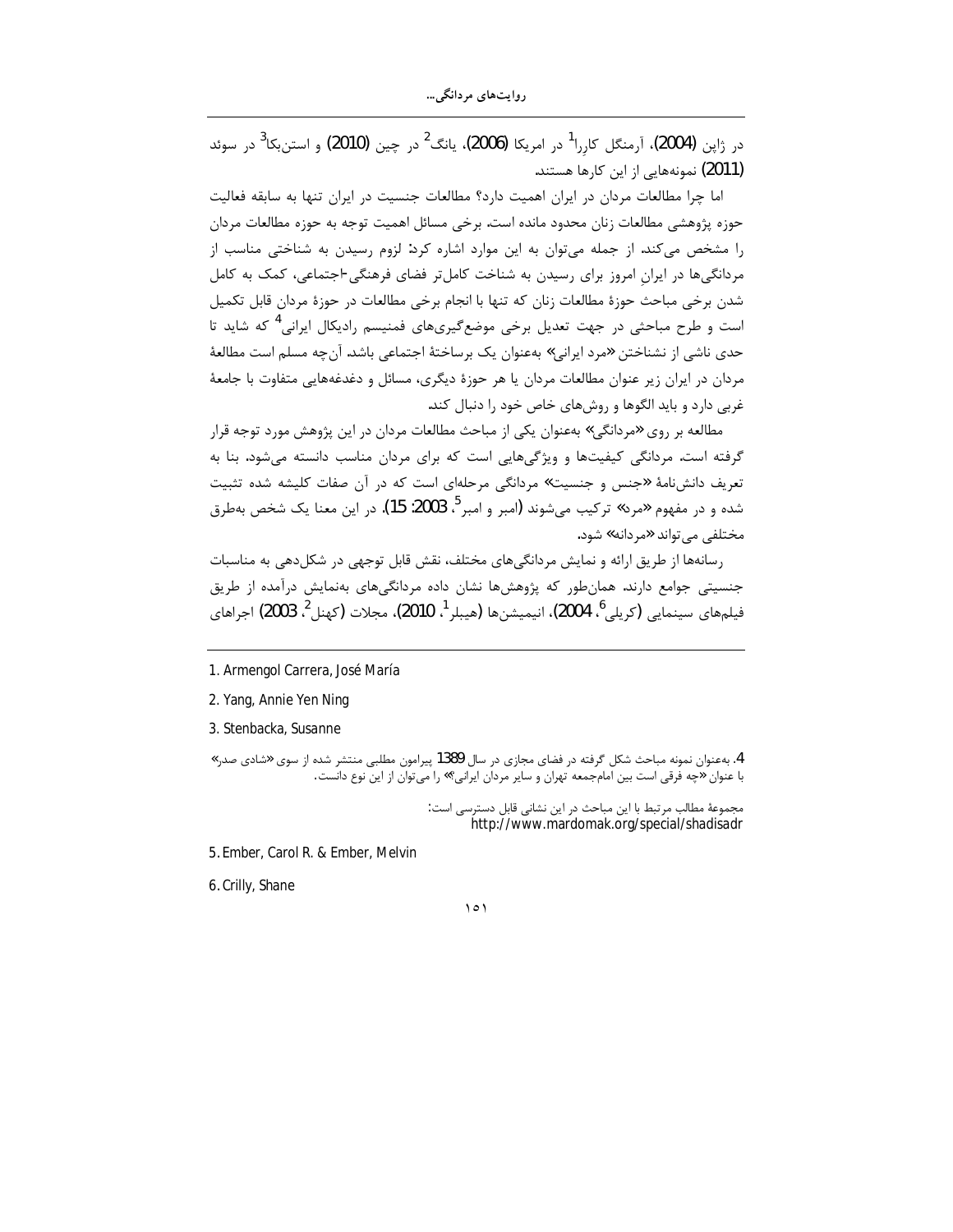;نده و نمايش (گويينس<sup>3</sup>، 2004) و رمانها (ادواردز<sup>4</sup>، 2011) در ارتباط با روابط جنسيتي جامعه بودهاند. این پژوهش نیز مردانگی در موسیقی را مطالعه خواهد کرد.

د, میان شکلهای مختلف ,سانهها، موسیقی از اهمیت خاصی برخوردار است. همه اقشار جامعه در هر سن، جنس، با هر سطح دانش و كمترين سطح برخوردارى از ابزارهاى ارتباطى مى توانند دریافتکننده پیامهای موسیقیایی باشند. در میان انواع گونههای موسیقی، موسیقی مردم پسند مخاطبانی به وسعت همه افراد جامعه دارد و می تواند دامنه اثر گذاری گستردهای داشته باشد. موسیقی مردمیسند از جمله منابع اصلی کسب هویت برای کودکان، نوجوانان و جوانان بهشمار می آید و تاثیر قابل توجهی بر فرآیند اجتماعی شدن آنان دارد. موسیقی مردمپسند بر شکل گیری هویت جنسیتی نیز اثر گذار است. از همین٫وست که در مطالعات موسیقی از منظر علوم اجتماعی و فرهنگی توجه به رابطه موسيقى و جوانان و موسيقى و جنسبت از موضوعات قابل توجه است.

مطالعهٔ رابطهٔ جنسیت و هویت با موسیقی مردمیسند با شروع مطالعات فمنیستی بود که شکلی جدي به خود گرفت (کوثري، 1387: 106). رابطهٔ بين جنسيت و مصرف موسيقي مردم پسند و تاثير موسیقی بر هویت جوانان و سنجش تفاوتهای جنسیتی از جمله موضوعات مورد توجه در این حوزه است. این پژوهش موضوع «مردانگی» در موسیقی رپ ایرانی-فارسی را مورد توجه قرار داده است. بهعنوان روش پژوهش مدل تحلیل کنش گران گریماس مورد استفاده قرار گرفته است.

# نظريهٔ مردانگي هژمونيک

از جمله مفاهیم کلیدی در مطالعات جنسیت در دهههای اخیر «مردانگی هژمونیک<sup>3</sup>» است. این مفهوم از دههٔ 1970 میلادی تاکنون در دهها کتاب و مقاله مورد بحث و تبادل نظر قرار گرفته است. این مفهوم بهخصوص بیشتر در آثار کاریگان<sup>6</sup> و کانل<sup>7</sup> مورد توجه بوده است. در اغلب آثار، از آن تحت

- 3. Goins, Darren C.
- 4. Edwards, Leslie Gautreaux
- 5. Hegemonic Masculinity
- 6. Carrigan, Tim.
- 7. Connell, R. W.

<sup>1.</sup> Hibbeler, Britney

<sup>2.</sup> Kehnel, Steven C.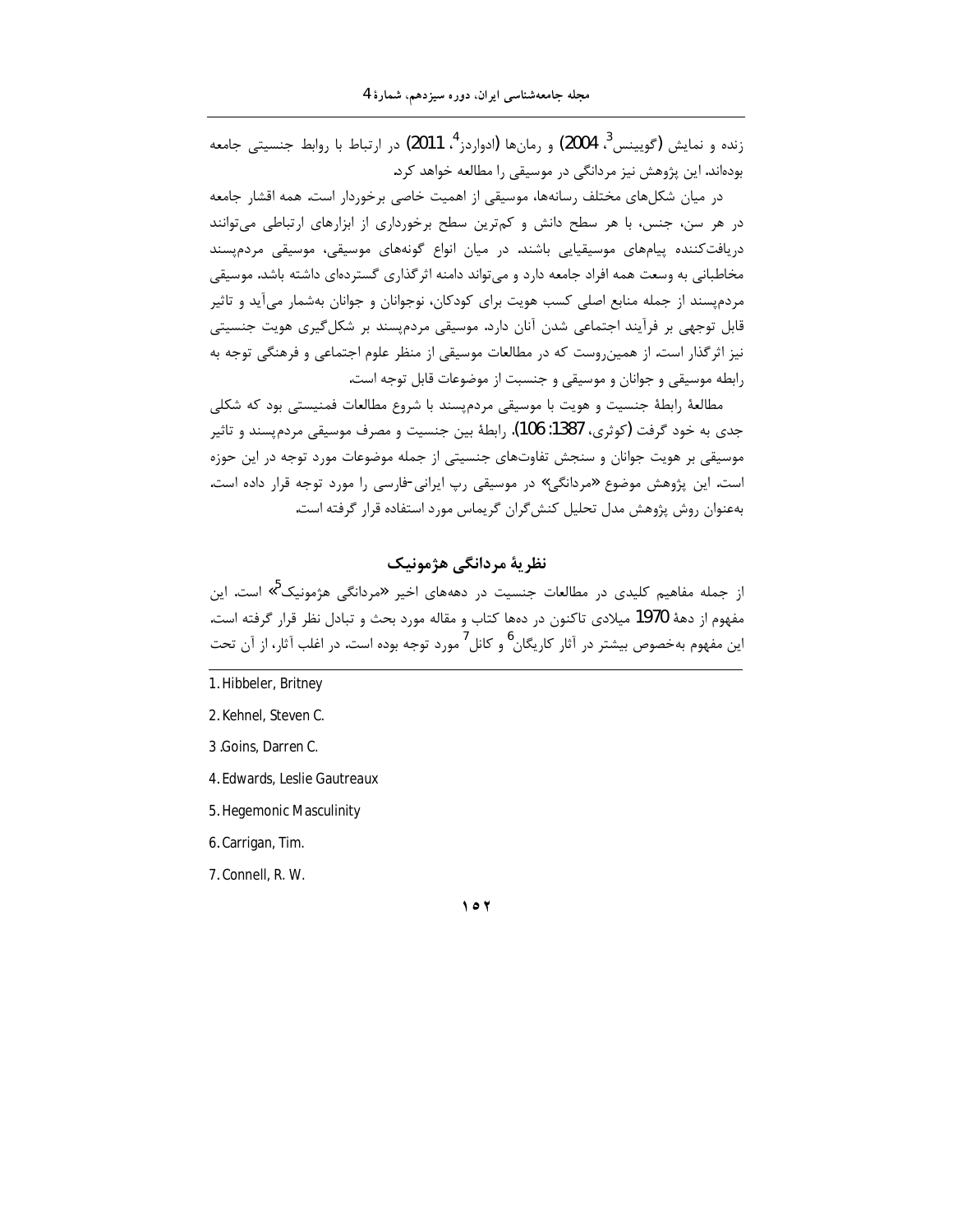روايتهاي مردانگي…

عنوان استراتژیای برای تحت سیطره نگه داشتن زنان و جلوگیری از قدرت گرفتن آنان یاد شده، یا به تعبیری مردانگی هژمونیک مربوط به ترس از پرواز زنان است (دونالدسون <sup>1</sup>، 1993).

از جمله اصلیترین نظریهپردازان این مفوم ریون کانل است. کانل در مجموعه کتابها و مقالات خود به تفصیل مفهوم «مردانگی هژمونیک» را مطرح کرده است (بهویژه در کتاب مردانگیها: 1995). از نگاه او مردانگی هژمونیک در ارتباط با مشروعیت پدرسالاری مطرح میشود و همواره به دنبال آن است که موقعیت مردان را تضمین کند. این مفهوم از سویی از طرف برخی پژوهشگران برای تحلیل مردانگه ور موقعیتهای مختلف بهکار گرفته شده (بهعنوان نمونه میتوان به مقالات امسلیا و همکاران.<sup>2</sup> (2006)، یونگ و همکاران<sup>3</sup> (2006) و کوروبوف<sup>4</sup> (2009) اشاره کرد) و از سوی برخی جنبههای مختلف آن مورد انتقاد قرار گرفته شده و بهچالش کشیده شده است (بهعنوان نمونه می توان به پژوهشهای اسپیر<sup>5</sup> (2001)، جفرسون<sup>6</sup> (2002)، شف<sup>7</sup> (2006)، هرن<sup>8</sup> (2007) و اسکورک<sup>9</sup> (2007) اشاره کرد). مجموعهٔ انتقادات وارد شده و تحولات اجتماعی دهههای اخیر باعث شده کانل در .<br>مفهوم مردانگی هژمونیک بازاندیشی کند و با لحاظ کردن تغییراتی که شناخت <sub>ر</sub>وشن جغرافیای مردانگیها از جمله آنهاست آن را بازتعریف کند (کانل و مسریسمت<sup>10</sup>، 2005).

در ساخت این مفهوم از اصلاح «هژمونی» گرامشی استفاده شده تا تلاش برای بقای سلطهٔ یک گروه حاکم نشان داده شود. بر اساس این دیدگاه در هر دورهٔ زمانی یک نوع خاص از مردانگی بهعنوان معیار و استاندارد مردانگی مورد توجه قرار دارد که حاکمان تلاش می کنند آن را طبیعی جلوه دهند.

- 3. Yeung, King-To; Stombler, Mindy; Wharton, Reneé
- 4. Korobov, Neill
- 5. Speer, Susan A.
- 6. Jefferson, Tony
- 7 Sheff, Elisabeth
- 8. Hearn, Jeff
- 9. Schrock, Douglas P.
- 10. Connell, R. W.; Messerschmidt, James W.

<sup>1.</sup> Donaldson, M.

<sup>2.</sup> Emsliea, Carol; Ridgeb, Damien; Zieblandc, Sue; Hunta, Kate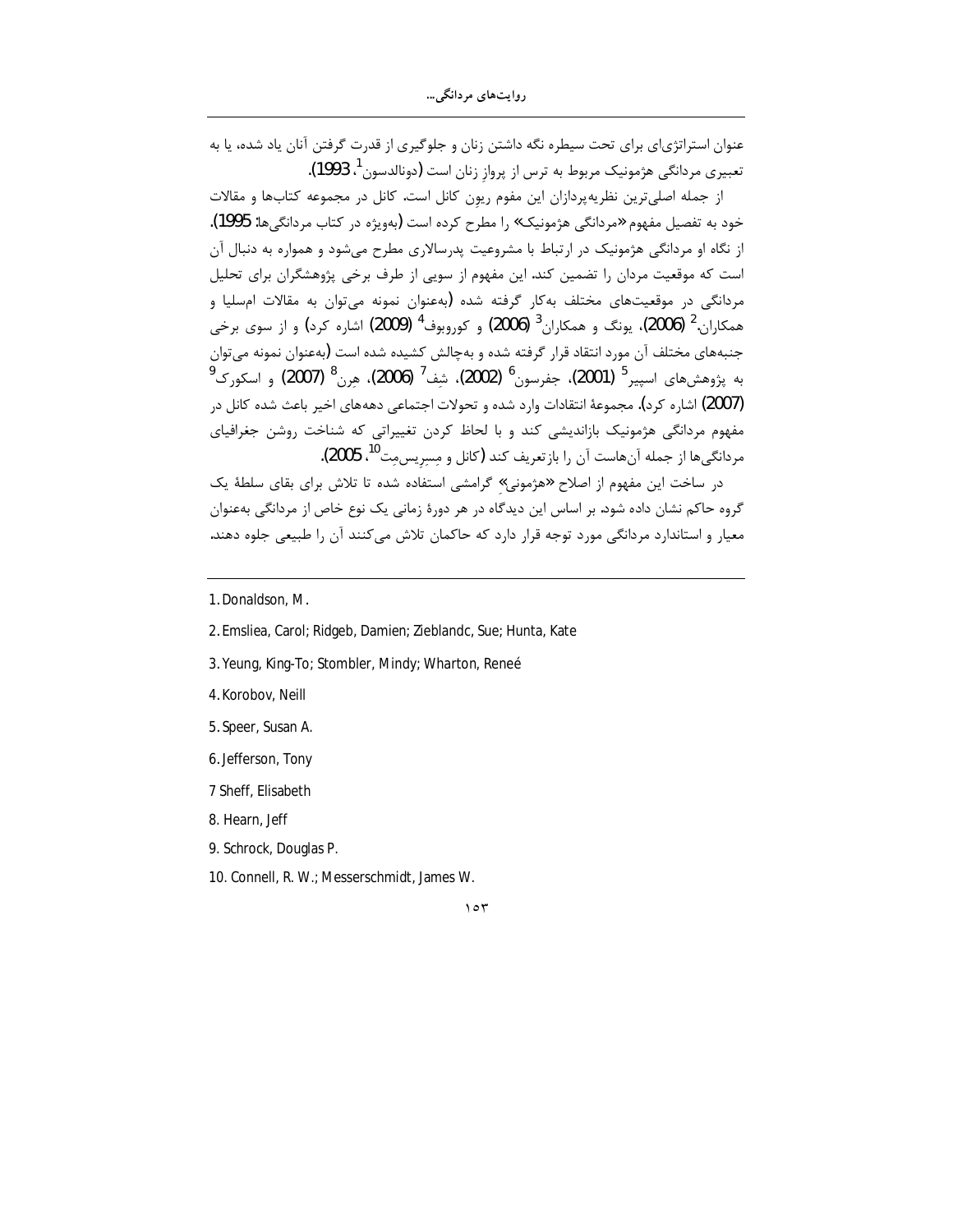مردانگی هژمونیک، الگویی هنجاری و تاییدشده برای مردان جامعه است تا خود را مطابق با آن تعریف کرده و با آن بسنجند. اما از آنجا که شرایط اجتماعی دائما در حال تغییر و تحول است شکل مردانگی هژمونیک نیز ثابت نیست. هرگاه مشروعیت این مردانگی زیر سوال رود، شکل جدیدی از مردانگی جایگزین آن میشود تا مشروعیت پدرسالاری ادامه پیدا کند. از میان نظریات حوزهٔ مطالعات مردان با توجه به نتایجی که از تحلیل روایتهای مردانگی بدست میآید، نظریهٔ «مردانگی هژمونیک» را مورد توجه قرار میدهیم تا دربارهٔ کارامدی آن برای تحلیل مسائل جنسیتی در ایران بحث کنیم.

پیشینهٔ مطالعات مردان در ایران

نگاهی به متون کلاسیک و معاصر فارسی نشان میدهد مفهوم مردانگی و مشتقات آن در دورانهای متفاوت اجتماعی در آثار ادبی سرزمین ایران به شکلهای مختلفی بازنمایی شده است. مطالعه متون ادبی، بازنماییهای متفاوت از ارزشهای مردانگی را نشان میدهد. این ارزشها همزمان با تحولات فرهنگی دستخوش تغییر شدهاند و در زمانهای متفاوت، شکلهای مختلفی به خود گرفتهاند (میرزایی، 1384: 15). فرهنگ فارسی دهخدا در مقابل عبارت «مردی» معانی گستردهای قرار داده که نشان از سابقه تاریخی-اجتماعی این مفهوم در جامعه ایران دارد: «مرد بودن، مردانگی، رجولیت، پهلوانی، زورمندی، توانایی، سرپنجگی، زورآزمایی، دلیری، شجاعت، ایستادگی، مقاوت، پایداری، جنگ، نبرد، جوانمردی، انسانیت، رادی، تقوی، درستی، غیرت، غیرتمندی، بلوغ، رسیدگی، نیروی جنسی مردانه و آلت مردي» (همان، 13).

در جستوجو برای یافتن پژوهشهایی در حوزهٔ «مطالعات مردان» در ایران، موارد محدودی پیدا شد. چاوشیان و حسینی رشدآبادی (1389) الگوی مردانگی در سینمای ایران را مطالعه کردهاند. آنها با بررسی تغییر الگوی غالب مردانگی بازیگران در سینمای بعد از انقلاب تلاش کردهاند شکلهای «مردانگی هژمونیک» در ایران را نشان دهند. آنها با کشف چهار دورهٔ زمانی در دهههای بعد از انقلاب چهار نوع مردانگی هژمونیک را شناسایی کردهاند و بر این اساس نظریهٔ کانل را در ایران معتبر دانستەند (چاووشیان و حسینی رشتآبادی، 1389: 80). چهار شکل مردانگی آنها از نظر موقعیت فردی و قیافه ظاهری، شغل، روابط خانوادگی، اخلاق و روابط اجتماعی متفاوت هستند. بهعبارتی در هر دوره مردان در این زمینهها بهشکلهای متفاوتی ظاهر شدهاند. مثلا در دوره اول صدای مردان آمرانه و خشن بوده، اما در طول دورههای بعد این صدا نازکتر و ملتمسانهتر شده است، یا در زمینه تاهل نیز مردان تا دوره سوم، متاهل یا در حال ازدواج و در دوره چهارم در حسرت ازدواج بودهاند.

میرزایی (1384) نیز در پایانِ نامهٔ کارشناسی ارشد در رشتهٔ مطالعات فرهنگی «بررسی گرایش پسرهای جوان به ارزشهای مردانگی» را مورد توجه قرار داده است. او در این پژوهش با استفاده از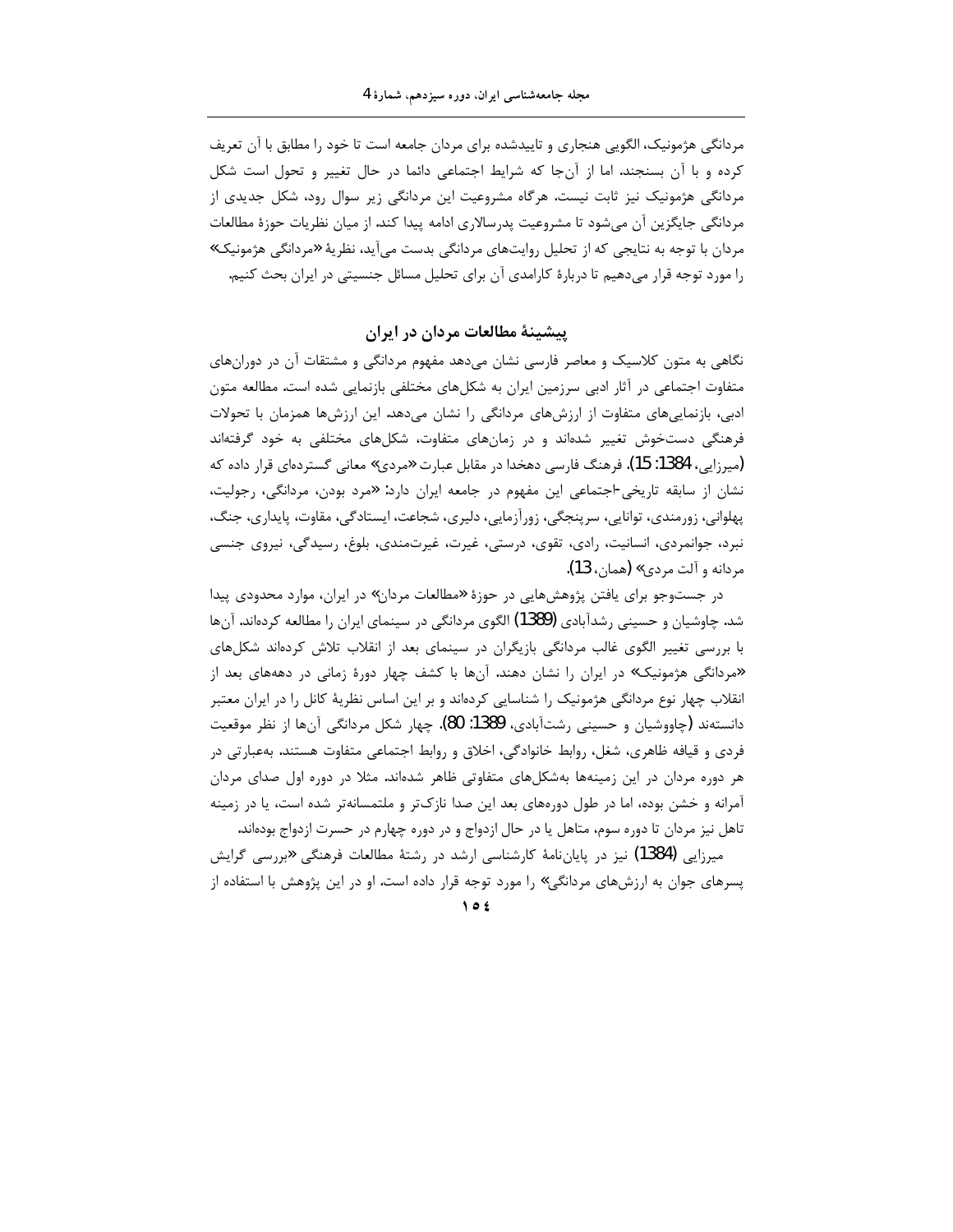روايتهاي مردانگي…

نمونههای معرف از دانشآموزان پسر مشغول به تحصیل در مقطع متوسطه، گرایش پسرها به کلیشهها و ارزشهای جنسیتی و ارتباط آن با پایگاه اجتماعی اقتصادی و هویت جنسیتی پسران را سنجیده است. پژوهش او نشان میدهد پسرهایی که نمرههای بالاتری در مقیاس مردانگی کسب کردهاند و دارای هویتهای مردانه و دوجنسیتی هستند، گرایش بیشتری به کلیشهها و ارزشهای مردانه دارند.

بهجز اين پاياننامه و مقاله، جستوجوي واژههايي مانند «مردان»، «مرد»، «مردانگي»، «پسران»، «پسر» و «مذکر» در منابع علمی، دو نوع نتیجه در بر دارد. نخست پژوهشهای انجام شده در حوزههای علوم ورزشی، جمعیتشناسی، توسعه و رفاه اجتماعی، مدیریت آموزشی، پزشکی، روانپزشکی، روانشناسی و آسیبشناسی که به مردان پرداختهاند و ارتباط مستقیمی با بحث ما ندارند؛ و دوم پژوهشهای حوزههای علوم اجتماعی و علوم انسانی که بهطور همزمان مردان و زنان را موضوع تحقيق خود قرار دادهاند.

# روش پژوهش: تحليل روايت

هرچند توجه به روایت در قالب علم روایتشناسی<sup>1</sup> از ادبیات و نقد ادبی متولد شده، ولی امروزه مباحث آن در سایر علوم از روان شناسی گرفته تا مدیریت، جامعهشناسی و ارتباطات و مهمتر از همه مطالعات فرهنگی و رسانه بهکار گرفته میشود. روایتشناسی در ادبیات برای مطالعهٔ متون ادبی از قبیل داستانهای عامیانه، رمان، شعر و غیره مورد توجه قرار میگرفت، اما بهتعبیر مارتین<sup>2</sup> (1381: 1) «روایت که چون بهمثابهٔ ادبیات بررسی شود نوعی ابزار سرگرمی بهشمار میآید، در قالبهای دیگر به عرصهٔ منازعه تبدیل می شود».

مباحثی از قبیل «روایتسازی، روایتشکنی، روایتسازی مجدد، همزیستی و تقابل روایتها، همگرایی و واگرایی روایتها، هژمونی روایتهای مسلط» (محدثی، 1388: 23)، به کارگیری روایتهای مختلف توسط گروهها و طبقات مختلف اجتماعی و ارتباط آن با ساختارهای قدرت از جمله مباحث قابل توجه در مطالعات فرهنگی است. تحلیل روایت همچنین در کانون توجه بسیاری از تحلیلهای انجام شده از متون رسانهای در قالب تحلیل گفتمان است و دستمایهٔ تحلیلی مناسبی را برای محققان مطالعات فرهنگی فراهم می کند (ذکابی، 1387: 72).

2. Martin, Wallace

<sup>1.</sup> کتاب «ریختشناسی قصههای پریان» (1928) اثر ولادیمیر پراپ (Vladimir Propp) روسی را نخستین کار جدی در زمینهٔ روایتشناسی مینامند ولی واژه روایتشناسی (Narratology) را نخستین بار تزوتان تودوروف ( Tzvetan Todorov) در کتاب «دستور زبان دکامرون» (1969) بهکار گرفت.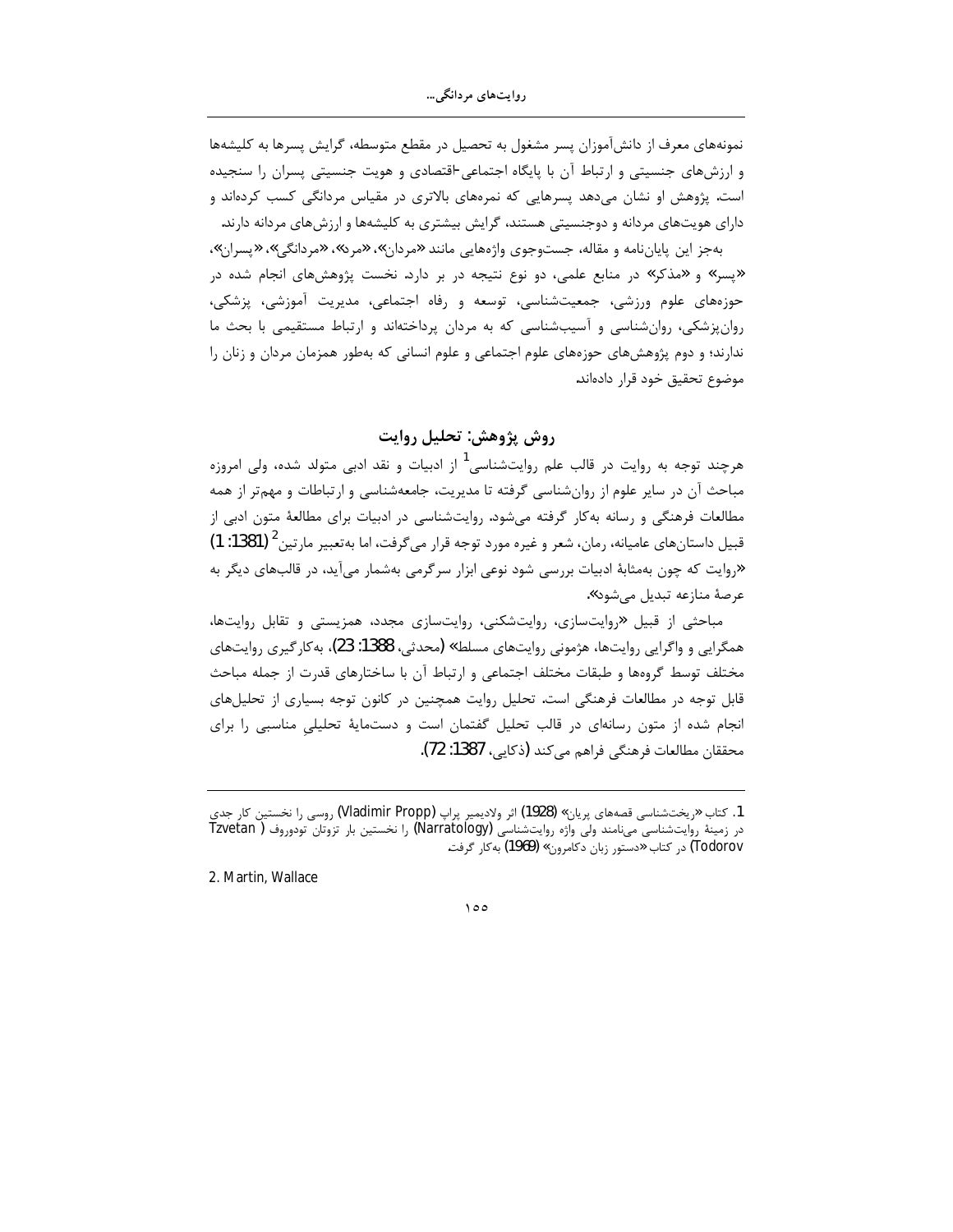در میان شکلهای مختلف رسانهای، این پژوهش به روایتهایی که از طریق موسیقی تولید و شنیده میشوند توجه دارد. با استفاده از مدلهای روایی، موقعیتهای مردانگی در قالب روایتها مورد توجه قرار می گیرند. مشخص کردن ساختار این روایتها بهما کمک خواهد کرد تا همیوشانیها و تقابلها این روایتها را مشخص کنیم و دربارهٔ روابط آنها با کنشگران داخل و خارج از فضای رپ فارسی مباحثی را مطرح کنیم.

تعریف روایت از جمله مباحث مناقشهبرانگیز حوزهٔ ادبی-فرهنگی است و دیدگاههای متفاوت اندیشمندان و جریانهای فکری به این موضوع باعث شده تعریف مشترک و مورد توافقی دربارهٔ روایت وجود نداشته باشد. فارغ از این مناقشات ادبی-فلسفی و زبانشناختی، این پژوهش تعاریف ساده و حداقل گرا از «روایت» را مدنظر قرار داده است. منظور از «روایتهای مردانگی» در این پژوهش، «الگوهای رفتاری یا داستانهایی دربارهٔ مردان و یا با حضور مردان» است که در موسیقی رپ از طریق کنش گران دنبال مے شوند.

بهطور معمول در تحیل روایی، یک واحد متن اعم از یک فیلم، یک رمان، یک مقاله یا یک محصول رسانهای دیگر انتخاب شده و بر اساس محتوای موجود در آن تحلیل انجام میشود. اما در این پژوهش کل فضای موسیقی رپ ایرانی-فارسی مورد توجه قرار گرفته است و روایتها، نه از خلال یک متن واحد، بلكه از دل دادههای متعدد استخراج شدهاند. اگر تعریف تولان (1383: 18تا20) از روایت را مدنظر قرار دهیم، برای هر روایت، از میان تعداد قابل توجهی متن، رخدادهای هدف مندی که با توالی به یکدیگر اتصال یافتهاند، بیرون کشیده شدهاند و در کنار یکدیگر چیده شدهاند تا تعریف مورد نظر از روایت شکل گیرد.

# تحلیل مشارکتکنندگان روایت با مدل گریماس

از جمله جنبههایی که در تحلیل روایی مورد توجه قرار میگیرد، تحلیل کنشگران یک روایت است. بارت سطح کنشها را یکی از سطوح سهگانهٔ تحلیل ساختاری روایتها میداند و در آنجا کنش گران روایت را مطالعه می کند. از نگاه بارت می توان گفت «روایت واحدی در جهان بدون شخصیتها یا حداقل عاملها وجود ندارد» (بارت، 1387: 60). او تعريف شخصيت را براساس مشاركت در دايرة کنشها انجام میدهد. علاوه بر بارت، روایتشناسانی چون پراپ، برمون<sup>ا</sup> و گریماس نیز در تحلیل روایی به شخصیتها و کنش گران توجه جدی نشان دادهاند. در این میان مدل گریماس را می توان جدی ترین و کارآمدترین الگو برای تحلیل روایی مشارکت کنش گران دانست.

1. Claude Bremond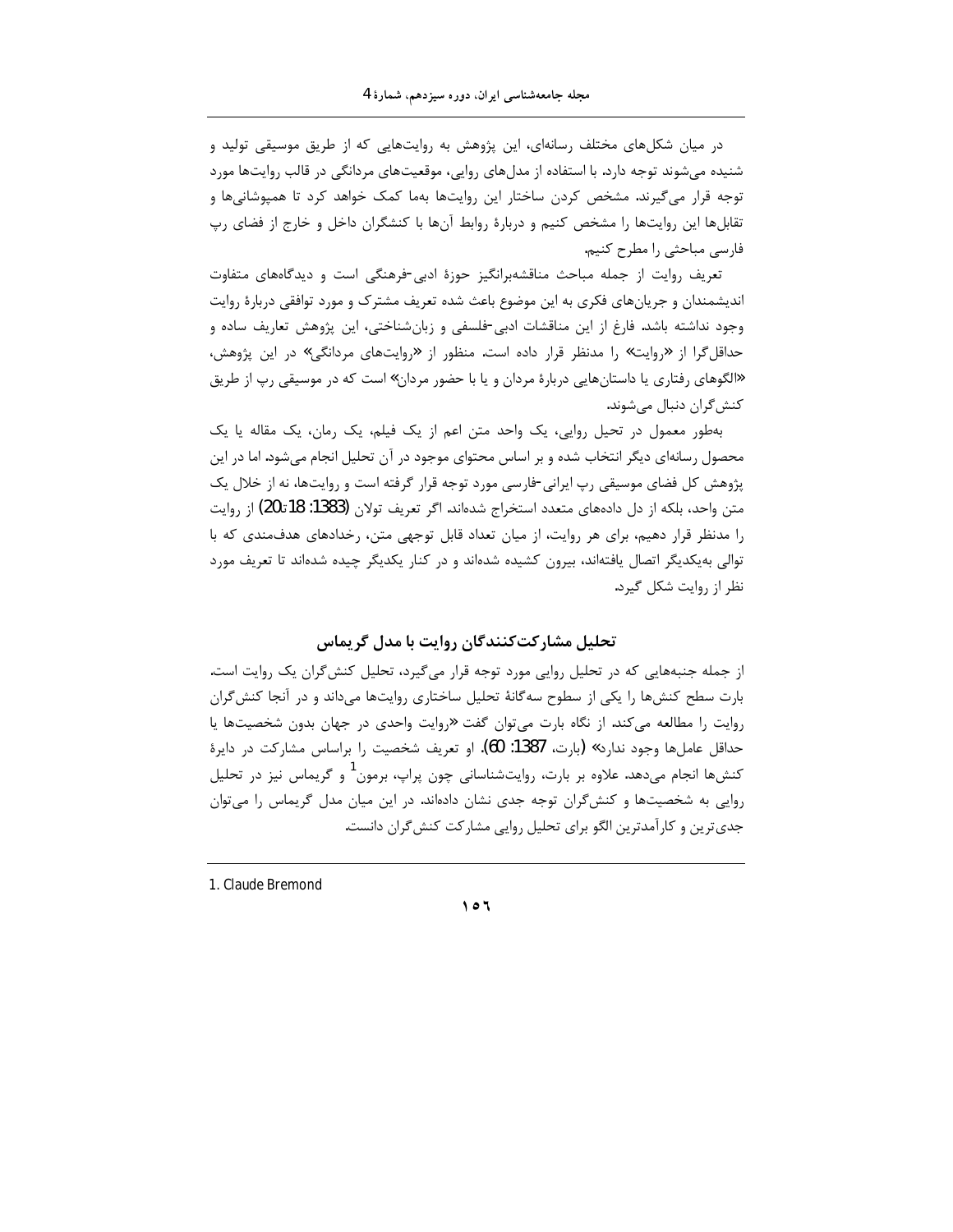مدل کنش گران گریماس تحلیل روابط بین نقشهای شخصیتی در هر روایت را در کانون توجه قرار داده است. پیش تر پراپ در کنار استخراج 31 کارکرد از دل قصههای پریان، هفت نقش روایی را نیز مطرح کرده بود که از کارکردها تبعیت میکنند. گریماس در ادامهٔ کار پراپ بود که پیشنهاد کرد دستهبندیهای حاکم بر همهٔ روایتها فقط از طریق مشارکت در سه تقابل دوتایی یا شش نقش تعريف شود.

او این دستهبندیها را در سه محور به شرح زیر مطرح کرده است (هبرت<sup>1</sup>، 2006: 49): 1. محور ميل (خواسته) <sup>2</sup>: فاعل<sup>3</sup> / هدف (مفعول)<sup>4</sup> در این الگو فاعل یا کنش گر اصلی شخصی است که عمل اصلی را انجام میدهد و بهسوی هدف

میرود، هدف یا مفعول چیزی یا شخصی است که فاعل بهدنبال آن میرود. فرستنده، عامل یا نیرویی است که فاعل را به دنبال هدف فرستاده است و گیرنده نقشی است که از رسیدن فاعل به هدف سود می برد. بازدارنده مشارکتکنندهای است که تلاش میکند از رسیدن فاعل به هدف ممانعت بهعمل آورد و یاریدهنده به فاعل برای به مقصود و مفعول رسیدن کمک می کند.

الگوی اولیهٔ گریماس برای توصیف فضاهای داستانهای عامیانه استخراج شده است، اما این الگو قابلیت انطباق با ساختارهای روایی مختلف را دارد و برای تحلیل طیف گستردهای از متون بهکار

- 1. Hebert, Louis
- 2. The axis of desire
- 3. Object
- 4. Subject
- 5. The axis of transmission
- 6. Sender
- 7. Receiver
- 8. The Axis of Power
- 9. Helper
- 10.Opponent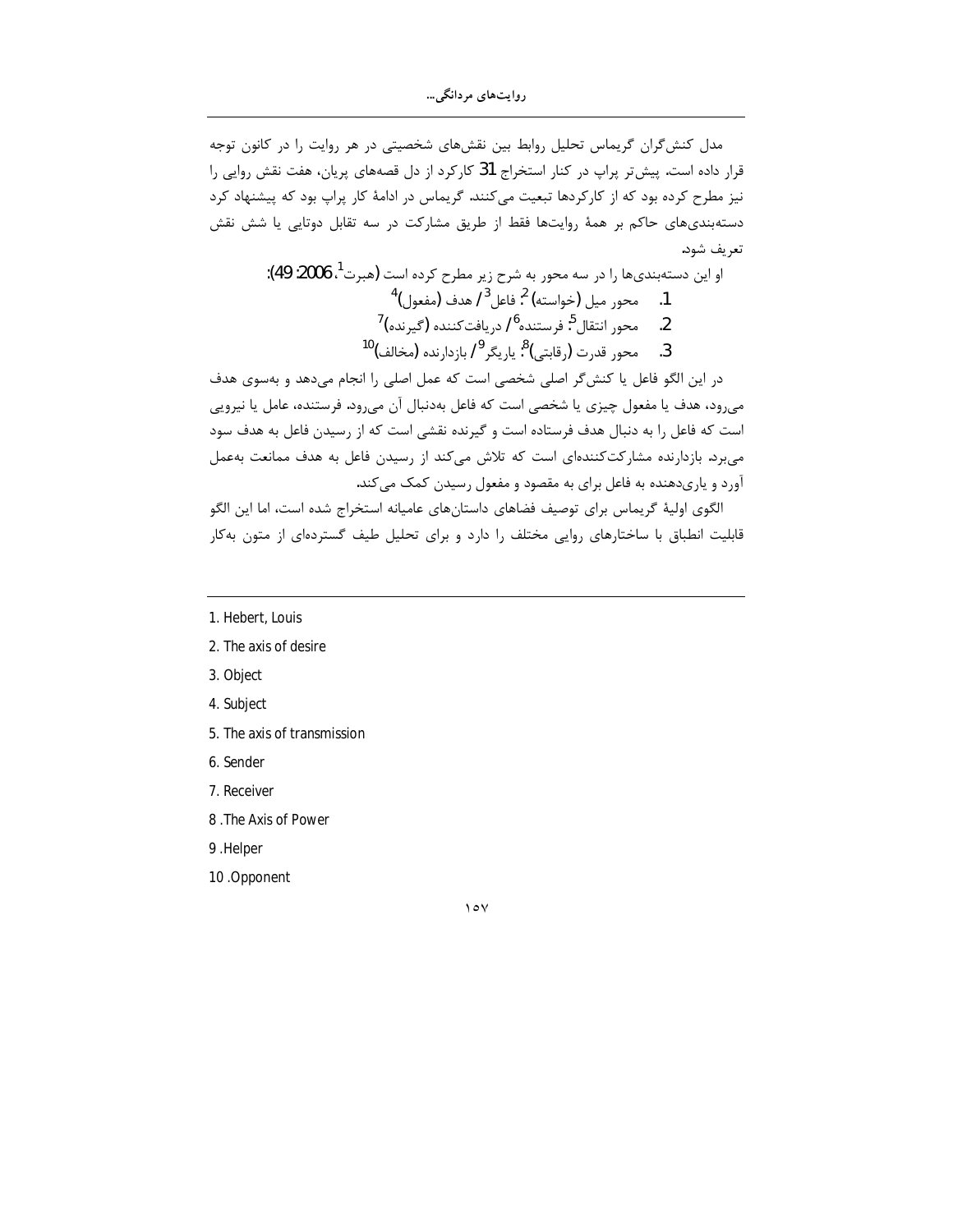گرفته می شود. باید توجه داشت که در بهکارگیری این الگو در اکثر داستانهای امروزی نقش هدف یا مفعول معمولا نه اشخاص به مفهوم كلاسيك آن، بلكه شخصيتهاى كلى و يا مفاهيم انتزاعى هستند. مثلا در روایتهای روشنفکرانه امروزی مفاهیمی از قبیل زندگی، آزادی، جستوجوی خوشبختی، خودآگاهی برتر و مواردی از این دست در جایگاه مفعول هستند (تولان، 1383: 83). به همین ترتیب سایر نقشها نیز می توانند فراتر از یک شخص خاص، شخصیت عمومی، شی، گروه و یا یک مفهوم انتزاعی باشند.

## الگوی گریماس برای روایتهای مردانگی در رپ فارسی

در این مقاله که بخشی از یک پایاننامه دانشگاهی است (مولایی، 1390)، موسیقی رپ ایرانی-فارسی در دهه 1380 شمسی مطالعه شده است. بدین منظور تلاش شده تمام اسناد و مدارک در دسترس مربوط با این موضوع شامل گفتوگوهای مکتوب، رادیویی، تلویزیونی و اینترنتی با عوامل رپ، اخبار، تحلیلها و گزاشها درباره موسیقی رپ گردآوری و استفاده شوند. همچنین پس از مروری اجمالی بر چند هزار قطعه موسیقی رپ جمعآوری شده، تعداد 99 قطعه که ارتباط جدیتری با موضوع پژوهش داشتند از خوانندگان موضوعات و زیرسبکهای مختلف انتخاب شدند. علاوه بر این پژوهشگر با 8 نفر از عوامل موسیقی رپ نیز گفتوگوهایی انجام داده است. برای تحلیل روایتهای مردانگی، روایت از طریق شناسایی کنش گران از متون فوق استخراج شده است. بهعبارتی برای هر روایت، نه یک قطعه موسیقی یا یک متن مصاحبه بهعنوان یک اثر واحد و مستقل، بلکه در کل فضای موسیقی رپ مجموعه شخصیتهایی که یک روایت مرتبط با مردانگی را شکل میدهند، از مجموع دادههای موجود استخراج شده و با مدل گریماس انطباق داده شده تا روابط بین کنش گران شناخته شود. بدین ترتیب کنش گران، نحوهٔ مشارکت و روابط آنها در شکلهای روایی 14 گانهٔ مرتبط با مردانگی در رپ فارسی مشخص شده است.

در «جدول 1» مشخصات روایتهای استخراج شده قابل مشاهد هستند. در هر روایت مجموعهٔ کنشگران مشخص شدهاند و از آنجایی که مسئلهٔ اصلی «مردانگی» است، موقعیتهای اصلی و فرعی كه مردان در هر روايت بهعنوان كنش گران ايفا مى كنند نيز مشخص شده است. همچنين جنسيت روای هر روایت در موسیقی رپ ایرانی-فارسی نیز مشخص شده است. از میان قطعههای موسیقی رپ ایرانی-فارسی و همچنین مصاحبه با عوامل رپ، بخشهای کوتاهی مرتبط با هر روایت بهعنوان نمونه ذكر شده است.

 $\lambda \circ \lambda$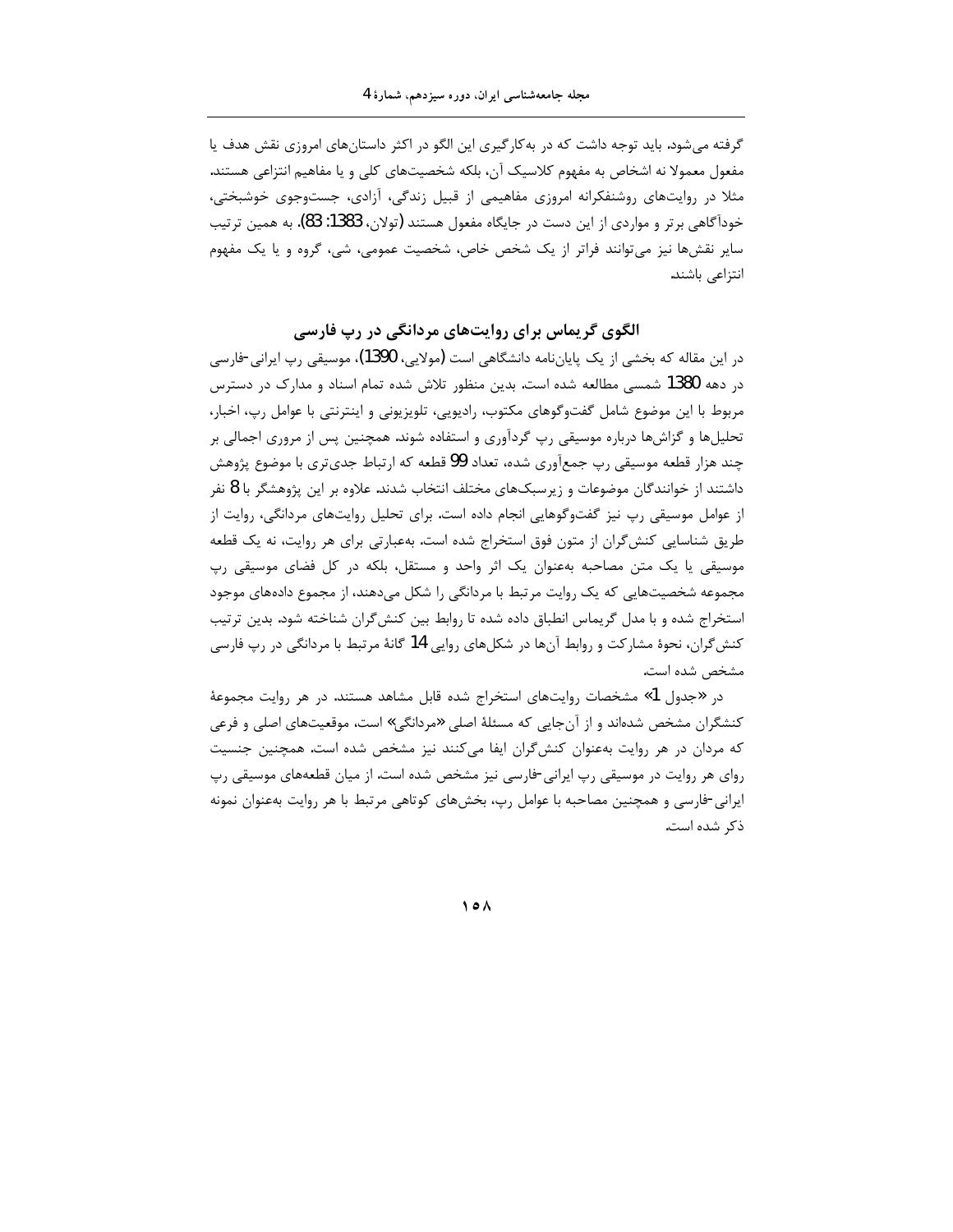روایتهای مردانگی…

| بخون سدر ۱۰۰ روپیچامی مرد ادعی موسیقی رپ پیرانی تحریسی |                    |                        |                      |    |
|--------------------------------------------------------|--------------------|------------------------|----------------------|----|
| موقعیتهای فرعی                                         | موقعیتهای اصلی     | جنسیت راوی             | روايت مردانگي        |    |
| مرد                                                    | مرد                |                        |                      |    |
| بازدارنده                                              | فاعل، دريافت كننده | مرد (گاهي باهمراهي زن) | مردِ دافباز          | 1  |
| ياري گر، دريافت كننده                                  | فاعل               | مر د                   | مرد زنده كنندة اصالت | 2  |
| ياري گر                                                | فاعل               | مرد                    | مردِ فرودستِ بامرام  | 3  |
| بازدارنده                                              | فاعل، دريافت كننده | مرد (گاهي باهمراهي زن) | مردِ فرادست لذت گرا  | 4  |
| ازدارنده                                               | فاعل               | مرد                    | مردِ فمنيست          | 5  |
|                                                        | فاعل، دريافت كننده | مرد (گاهي باهمراهي زن) | مردِ عاشق متعارف     | 6  |
|                                                        | فاعل، دريافت كننده | مرد (گاهي باهمراهي زن) | هجو مردِ متعارف      | 7  |
|                                                        |                    |                        | سنتى                 |    |
| بازدارنده                                              | فاعل، دريافت كننده | مرد                    | مردِ عصبانی از       | 8  |
|                                                        |                    |                        | شكست عشقى            |    |
| بازدارنده                                              | فاعل، دريافت كننده | مرد (گاهي باهمراهي زن) | مردِ به دنبال پول و  | 9  |
|                                                        |                    |                        | ثروت زن              |    |
| يارى گر                                                | بازدارنده          | زن                     | مردِ مانع پيشرفت زن  | 10 |
|                                                        | بازدارنده          | زن                     | مردِ نفرت نگيز       | 11 |
| ياري گر                                                | فاعل               | مرد                    | مردِ حزباللهي        | 12 |
|                                                        |                    |                        | ولايتمدار            |    |
| ياري گر                                                | فاعل               | مرد                    | مردِ اصلاح گر        | 13 |
|                                                        |                    |                        | اجتماعى              |    |
| بازدارنده                                              | فاعل، دريافت كننده | مرد                    | مردِ فحاش            | 14 |
|                                                        |                    |                        | كل كننده             |    |

حدول شمارهٔ 1. روایتهای مردانگیر موسیقی رب ایرانی -فارسه

# روايت 1: مردِ دافباز

راوی اصلی روایت «مردِ دافباز» در موسیقی رپ ایرانی-فارسی، یک یا چند مرد است که گاهی یک زن هم با آنها همراهی میکند. راویان این روایت خود اغلب نمونههایی از «داف»ها و «پاف»هایی هستند که در موسیقیها توصیف میشود.

موقعیتهای اصلی مرد در این روایت «فاعل» و «دریافتکننده» است. مردِ دافبازی که بهدنبال کامیابی از داف است هم در جایگاه فاعل و هم دریافتکنندهٔ روایت قرار میگیرد. اما در این راه رقبای مردِ دافباز دیگری نیز وجود دارند و از اینروی مردان در این روایت در موقعیت فرعی «بازدارنده» نیز قرار ميگيرند.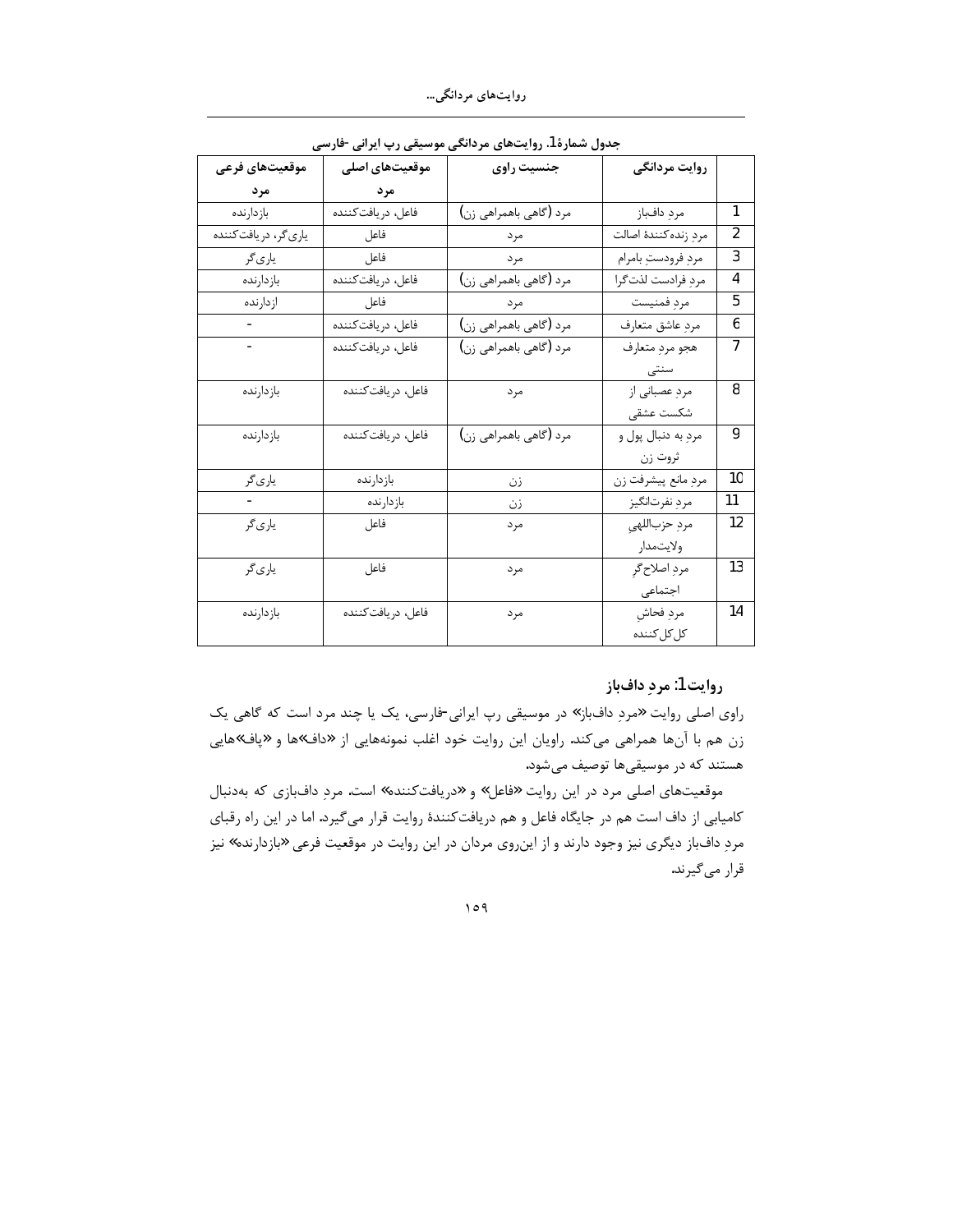کام یابی از داف هدف اصلی در این روایت است. همچنین برتری با کسی است که تعداد دافهای بیشتری دارد. در این روایت همچنین رقبای مردِ دافباز اهمیت قابل توجهی دارند. آنها در همه حال درصدد جذب دافهای بیشتر هستند و در این راه به دافهای رقبایشان هم چشم دارند. در پارتیها يک لحظه غفلت ممكن است باعث از دست دادن داف شود.

#### روايت 2: مرد زنده كنندة اصالت

راوی اصلی روایت «مردِ زندهکنندهٔ اصالت» یک یا چندمرد هستند. راویان این روایت خود مردانی هستند که بازگشت به سنتهای کهن و زندهکردن اصالت بخشی از دغدغهٔ شخصی آنهاست.

هرچند که مردی و مردانگی در این گفتمان نقشی پررنگ دارد ولی این مردانگی در مقابل زنانگی تعریف نمیشود و تاکیدی بر جنبهٔ جنسیتی آن نیست. در این روایت برای زنده کردن اصالت علاوه بر این که از نمادها، آیینها و رسوم مردان قدیم ایران کمک گرفته میشود، دست یاری به سوی دیگر برادران هموطن نیز دراز میشود. گروه «عجم» در قطعهٔ «خهزان» اینطور خوانده است:

«اگه همدردی، مردی، دست به کار باش **/** بگو برادر، یا اخی یا کاک یا کا<sub>ر</sub> داش»

روايت 3: مردِ فرودستِ بامرام

در این روایت روای، خودِ «مردِ فرودستِ بامرام» است که مدعی است زندگی شخصی|ش را روایت می کند. «بکس» یا گروه رفقا نیز مردان فرودست بامرام دیگری هستند که در این راه به او پاری میرسانند. نقش مردان در این روایت در جایگاه اصلی فاعل و جایگاه فرعی پاریگر است. همراهی «بَكس» در اين روايت داراي اهميت است. «سروش هيچكس» خوانندهٔ شاخص اين روايت در قطعهٔ «گفتم» یاریگران را فراخوانی می کند:

«گفتم مرد، بَرُو بَكس كُجان / بگو كه زود بيان»

این روایت، زبان روزمرهٔ مردانهای دارد. در دعواها و فحاشیهای گاه و بی گاه آن از الفاظ دارای مضامین جنسیتی استفاده میشود. در این روایت مرد در مقابل زن تعریف نمیشود، بلکه بهنوعی تحت تاثیر پدرسالاری سنتی نادیده انگاشته میشود.

 $15.$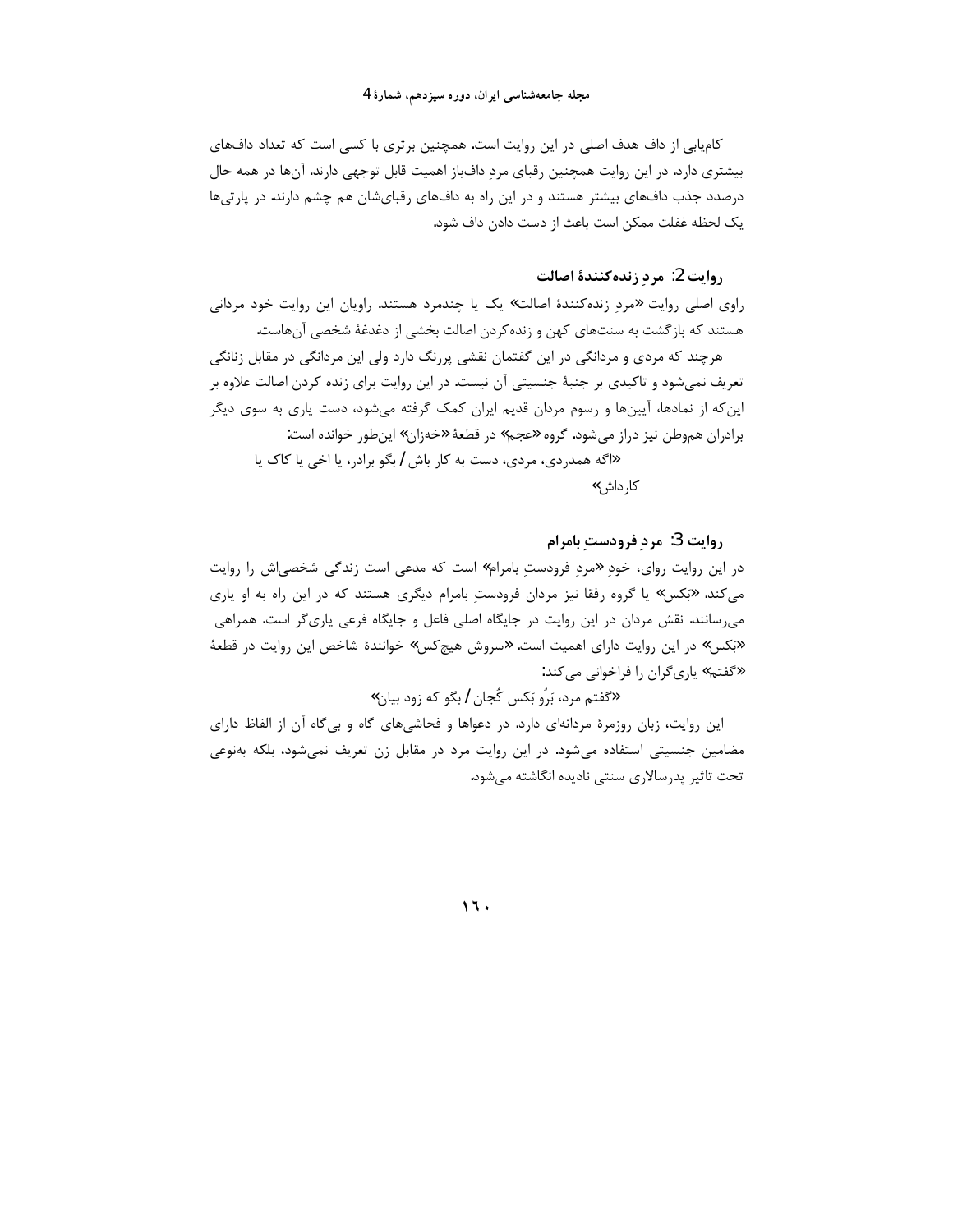## روايت 4: مرد فرادست لذت گرا

راوی اصلی این روایت در موسیقی رپ ایرانی -فارسی، یک یا چندمرد است که گاهی یک زن هم با آنها همراهی می کند. راویان این روایت خود از نوجوانان و جوانان طبقات مرفه جامعه هستند و بخشی از زندگی شخصی شان را روایت می کنند.

در این روایت، فاعل و دریافتکننده یکی یعنی همان مرد فرادست لذت گرا است. در این روایت هدف اصلی «رسیدن به حداکثر سرخوشی و لذت در زندگی مادی» است و در این مسیر «زن» نیز در کنار پول، مواد مخدر، مشروب و غیره یکی از ابزارهای لذتجویی محسوب میشود. زاخارها (رقبای مرد طبقه متوسط و فرودست) نیز بازدارندهٔ این روایت محسوب می شوند.

#### روايت 5: مرد معترض تساوىطلب

بخشی از موسیقی رپ ایرانی-فارسی نسبت به بسیاری از مسائل سیاسی و اجتماعی معترض است و شرایط نامطلوب زنان از جمله دغدغههای آنهاست و از همینجاست که روایت «مرد معترض تساوی طلب» شکل گرفته است. راوی این روایت مردی معتقد به تساوی طلبی است و مردان طرفدار مردسالاری نقش بازدارنده را در این روایت ایفا می کنند.

در این روایت شرایط تاریخی و اجتماعی ایران، نظام سیاسی حاکم بر ایران و مردان طرفدارن مردسالاری و مخالف برابری در نقش بازدارنده هستند. زنان فمنیست ایرانی نیز پاری گران مرد معترض تساوى طلب به حساب مى آيند.

#### روايت 6: مرد عاشق متعارف

عشق مرد به زن و تلاش برای وصال او از قدیمیترین روایتهای بشر است. از داستانهای کهن تا فیلمها و رمانهای امروزی این روایت را در هزاران قالب ارائه کردهاند. این روایت را که فاعل و دریافت کنندهٔ آن هر دو مرد عاشق هستند در موسیقی رپ ایرانی-فارسی نیز میتوان پیدا کرد.

در این روایت عشق، ارزشهای سنتی حاکم بر جامعه که از گذشتگان رسیده است، فرستنده محسوب میشوند. همچنین در راه رسیدن عاشق به معشوق بازدارندههایی نیز وجود دارد که گاهی «مخالفتهاي خانوادگي»، گاهي «موانع و مشكلات اجتماعي» و گاهي «ناز و اداهاي معشوق» است.

# روايت 7: هجو مرد متعارف سنتي

این روایت در مقابل روایت «مرد متعارف سنتی» ارائه می شود و تلاش می کند تصویری کاریکاتور گونه از آن ترسیم کند. این روایت مولفههای زندگی سنتی را در ایران امروز به تمسخر میگیرد. کنشگران  $171$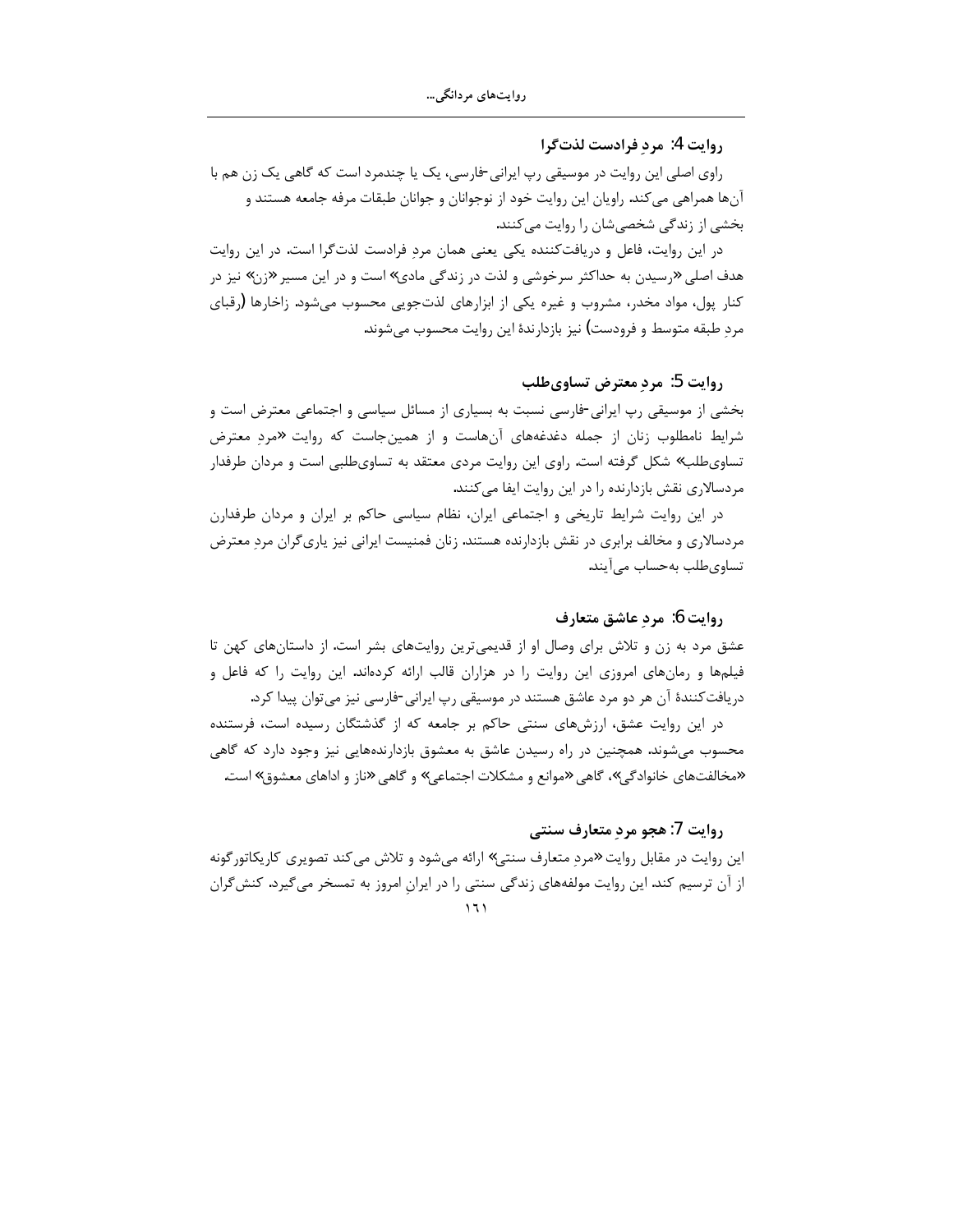در این روایت همان کنش گران روایت «مرد متعارف سنتی» هستند با این تفاوت که تصویری تمسخرآمیز از آنها ارائه میشود.

«ساسی مانکن»، رپخوان شاخص این روایت در دو قطعهٔ «عروسی» و «پارمیدا» که از اولین کارهایش بود نخستین بار چنین روایتی را ارائه داد. در سایر آثار موسیقی او هم نشانههایی از این روايت شنيده و در ويدئوكليپهايش ديده مي شود. مثلا در قطعهٔ «ديوونه خونه» اين طور مي خواند:

«آره، من دکترم، دکتر قلبم **/** متاهلم میبینی که اینام حلقم

ولي زنم يرت شده از طبقات l انا اليه راجعون صلوات»

فرستنده ارزشهای سنتی حاکم بر جامعه است که از گذشتگان به ما رسیده. این فرستنده که شکل دهندهٔ روایتهای سنتی و متعارف از ازدواج و روابط عاطفی است در این گفتمان بهشدت مورد تمسخر واقع میشود. «حسین مخته» و «روزبه اکسین» نیز در قطعهٔ «دختره پسر کشه» بازدارندههای سنتی روایت عشق متعارف را اینچنین به تمسخر میگیرند: «میخوام بگیرم هدیده براش **/** میترسم از برادراش

که یه وقت یه جایی با هم ببیننمون / یهویی شر بشن و بیان بریزن تو خونەمون میخوای داداشات رو کله پا کنم واسهت یه لحظه؟ / یا مشت بزنم، شیرجه برن نوار غزه؟ **/** ها!»

روایت 8: مرد عصبانی از شکست عشقی «مردِ عصباني از شكست عشقي» از روايتهايي است كه در فضاي «روابط عاطفي مدرن» معنا مييابد. در این روایت راوی که در رابطهٔ عاطفی با معشوقهٔ سابقش شکست خورده، برای تسکین ناراحتیهای ناشی از قطع رابطه شروع به روایتگری میکند و از معشوقهٔ سابق و دوست جدید او بدگویی میکند. فاعل و دریافتکننده در این روایت یکی هستند که همان مرد عصبانی شکستخورده است. در این روایت یک مرد دیگر نیز معمولا حضور دارد و او دوست پسر جدید معشوقهٔ سابق است که در جایگاه بازدارنده قرار می گیرد. در عصبانیت ناشی از شکست، مرد در فحش دادن و لعنت فرستادن، خود و دیگری را هدف قرار مے دهد.

## روايت 9: مرد به دنبال يول و ثروت زن

از ماجراهای مربوط به «فرصت طلبی مردان در رابطه با زنان» می توان به روایت «مردِ به دنبال پول و ثروت زن» اشاره کرد. در این روایت، مرد با ابزار قرار دادن عاطفه و روابط انسانی به دنبال تامین منافع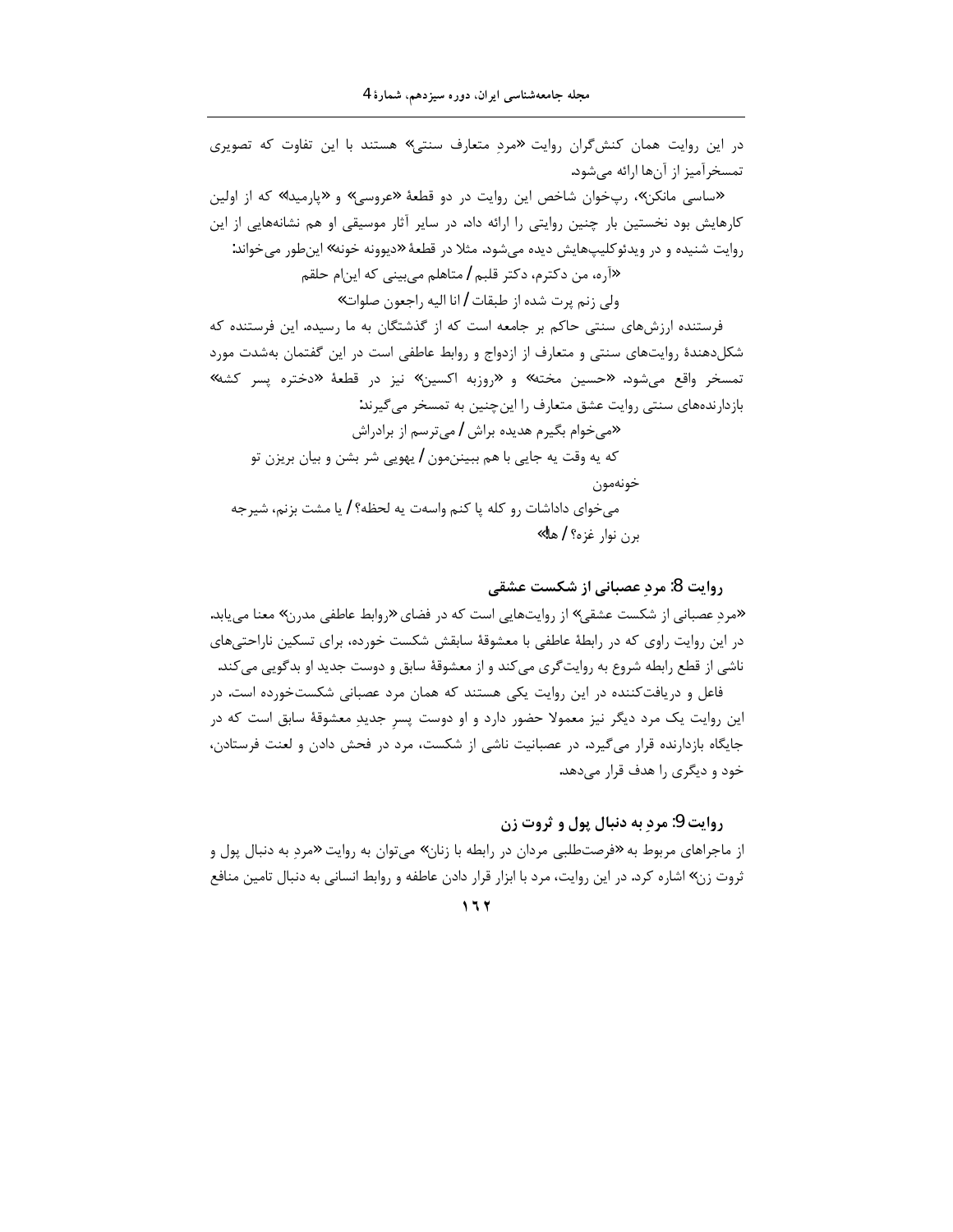روایتهای مردانگی…

شخصی خود است. راوی در این روایت خودِ مرد فرصتطلب است که گاهی با همراهی زن صورت می گیرد.

بازدارنده در این روایت پدر و برادران دختر و دیگر خواستگاران و عشاق هستند و فرستنده نیز نیازهای مادی، موقعیت اقتصادی و اجتماعی فرودست است. بهعنوان نمونه «امیر تتلو» در قطعهٔ «جيگيلي» اين چنين مي خواند:

«ای تویی که موهات بوره، چشم حسود ازت دوره/ حالا که جهیزیهت جوره، مال مني»

روايت 10: مردِ مانع پيشرفت زن

در روایت «دفاع از حقوق زن»، مرد برخلاف روایتهای قبلی در جایگاه فاعل قرار ندارد. او نقش بازدارنده دارد و از این روی باعنوان «مردِ مانع پیشرفت زن» نامیده میشود. مرد البته نقش فرعی دیگری در جایگاه پاریگر نیز دارد و آن زمانی است که طرفدار حقوق زنان است. در این روایت « زن برابریطلب» فاعل است و هدف رسیدن به جایگاه اجتماعی برابر با مرد به پاری سایر زنان و مردان طرفدار حقوق زنان است.

روايت 11: مرد نفرتانگيز

«مردِ نفرتانگیز» روایتی است در مضامین مربوط به «احیای حقوق همجنس گرایان»، جایی که مرد در جایگاه بازدارنده در مقابل زن همجنس گرا قرار میگیرد. راوی در اینجا زن است و مرد جز مورد نفرت واقع شدن نقشی در این روایت ندارد. در این روایت فرستنده گرایش جنسی همجنسخواه<sup>1</sup> است و علاوه بر «مرد نفرتانگیز»، جامعه مخالف همجنس گرایی نیز در جایگاه بازدارنده قرار دارد.

## روايت 12: مردِ حزباللهي ولايتمدار

«مردِ حزباللهي ولايتمدار» مردي است كه در گفتمان «اسلامگرايي ولايتمحور» معنا پيدا مي كند. در این روایت مرد در جایگاه فاعل قرار دارد و خود راوی داستان است. مردان دیگری چون او نیز وجود دارند که در جایگاه پاریگر به ایفای نقش می پردازند.

1 Hemosexual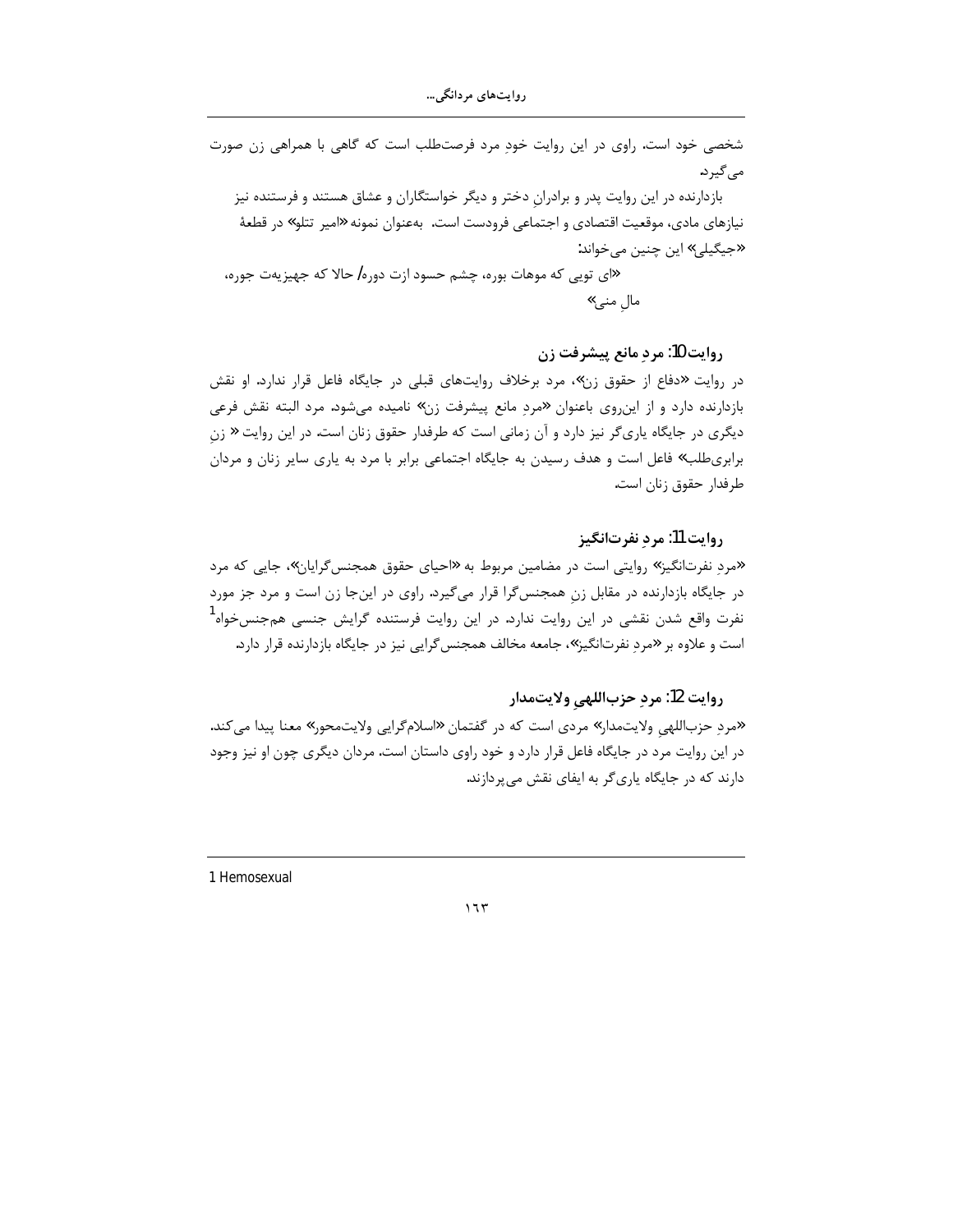فرستنده انگیزههای مذهبی و رهنمودهای ولایت فقیه هستند تا هدف یعنی رفع بیعدالتیهای اجتماعی، خشنودی ولایت فقیه، محافظت از انقلاب اسلامی و صدور آن به جهان حاصل شود. بازدارندگان این روایت مسئولان حکومتی بی غیرت، دشمنان خارجی و دشمنان داخلی هستند.

## روايت 13: مرد اصلاح گر اجتماعي

از دل مضامین مربوط به «اصلاح گری اجتماعی» است که «مردِ مصلح اجتماعی» معنا پیدا میکند. روای خود مردی است که دیگران را به اصلاحات اجتماعی و اخلاقی فرا میخواند و پاری گرانی برای او وجود دارد.

در این روایت، راوی از درد و رنجهایی که در زندگی شخصی کشیده است میگوید و از آنها به معضلات و مشکلات اجتماعی پل می;ند و مخاطب را به برخواستن برای حل مشکلات دعوت می کند. یاریگران و بازدارندههای او میتوانند مردان و زنان باشند و از ایننظر این روایت نگاهی جنسیتی به انسان ها ندارد.

#### روايت 14: مردِ فحاش كلكلكننده

فاعل و دریافتکنندهٔ این روایت یک نفر یعنی همان «مردِ فحاش کل کل *کنن*ده» است. او کسی است که نقش راوی را نیز بهعهده دارد. بازدارنده در این روایت سایر رقبای مرد هستند. هدف او مغلوب کردن طرف مقابل در منازعه و اثبات برتر بودن خود است و در این راه از زبان فحاش خود پاری مى گيرد.

#### نمونهٔ تقابل روایتها: بدن مردانه

روایتهای مختلف مردانگی، الگوهای مختلفی از مرد بودن را ارائه می کنند که در مواردی همراستا و در مواردی در تقابل با هم قرار دارند. تقابل این الگوهای مردانگی است که در مطالعه «مردانگی هژمونیک» اهمیت پیدا میکند. بهعنوان نمونه به تقابل دو روایت «مردِ دافباز» و «مردِ زندهکنندهٔ اصالت» در تعریف و نقشی که برای «بدن مرد» دارند اشاره میشود.

همانطور که گفته شد در روایت «مرد دافباز» بدن در نقش «یاریگر» قرار دارد و قرار است در رسیدن به هدف که کامیابی از داف و داشتن رابطه با دافهای بیشتر نقش کمککننده داشته باشد. کنش گران مختلف این روایت در «شکل 1» نشان داده شدهاند. این روایت را گروهی از رپخوانهای ایرانی نه تنها در موسیقی شان بازنمایی می کنند، بلکه در رفتار شخصی شان نیز تابع آن هستند.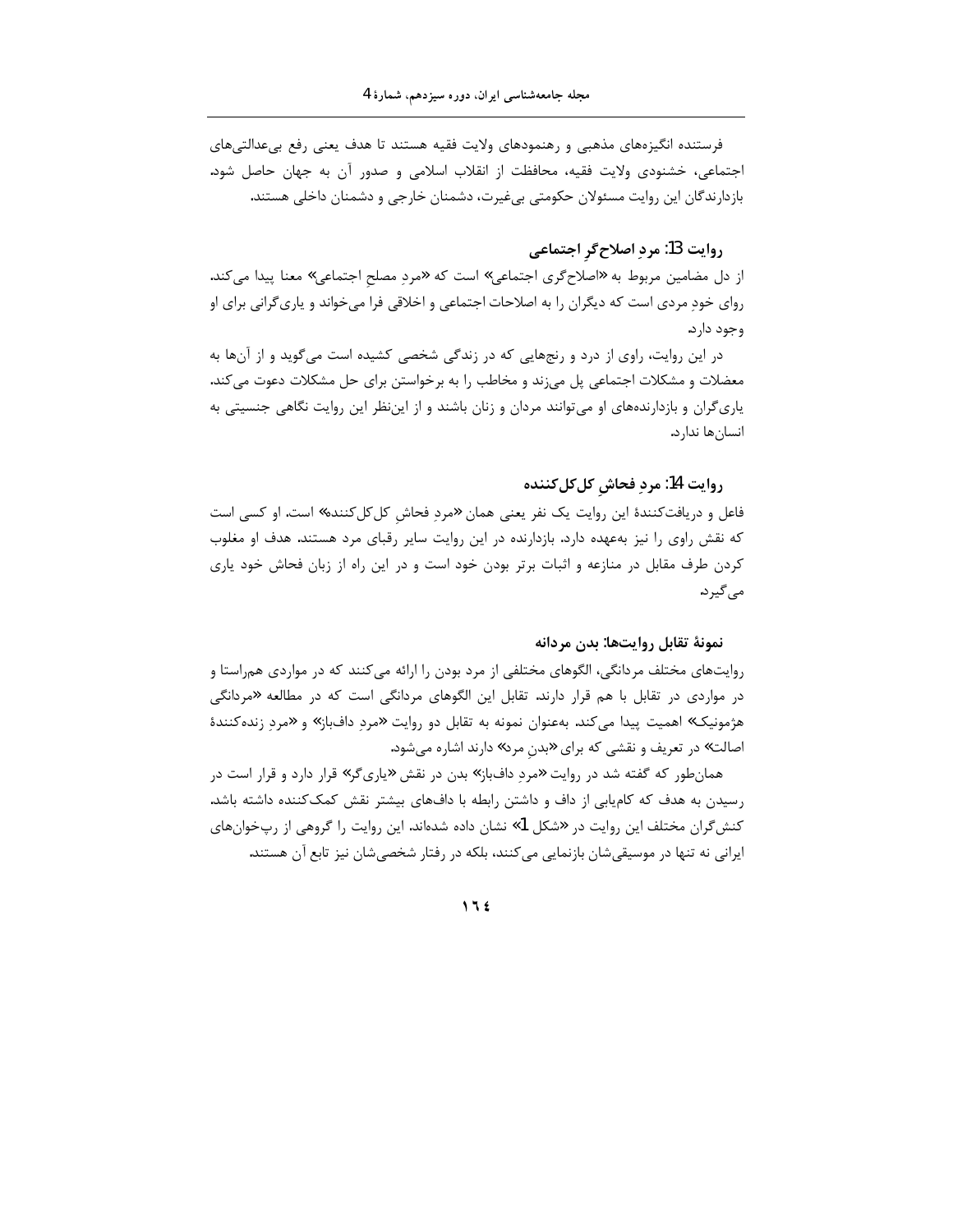



بهعنوان نمونه دربارهٔ اهمیت بدن (در نقش یاریگر) در این روایت میتوان به گفتوگوی «امیرتتلو» خواننده شاخص این روایت با برنامهٔ ویدئویی «ذرهبین» اشاره کرد که بخش قابل توجهی از گفتوگو به موضوع بدن او اختصاص داشت. مصاحبهگر در ابتدای گفتوگو دربارهٔ «مو»های او می پرسد و به او میگوید «چرا موهایت رو زدی؟ باور کن نصف سوالهام دربارهٔ موهات بود». در ادامهٔ گفتوگو نیز دربارهٔ باز بودن نصف دکمههای یقیه پیراهن او که منجر به نمایش بدن او میشود با او گفتوگو می کند:

«+ چرا اکیپ شما همهتون یه جور هستید، از نظر تیپ و ظاهر و کاراکتر و اینا. - يعني منظورت اين ه يقهمون باز ه و اينا؟ + تا ناف يقەتون باز ه! - (خنده) خب میدونی همهمون با هم می٫یم باشگاه. زحمت میکشیم، یه سری کارایی كه نبايد بكنيم تا هيكل خراب نشه رو نمي كنيم، بهمون فشار مي آيد. لا اقل مي گيم بذار ببينن اين همه زحمت رول<sup>ه1</sup>

<sup>1</sup> گفتوگوی برنامهٔ ذرمبین در وبسایت کلام تی.وی با امیر تتلو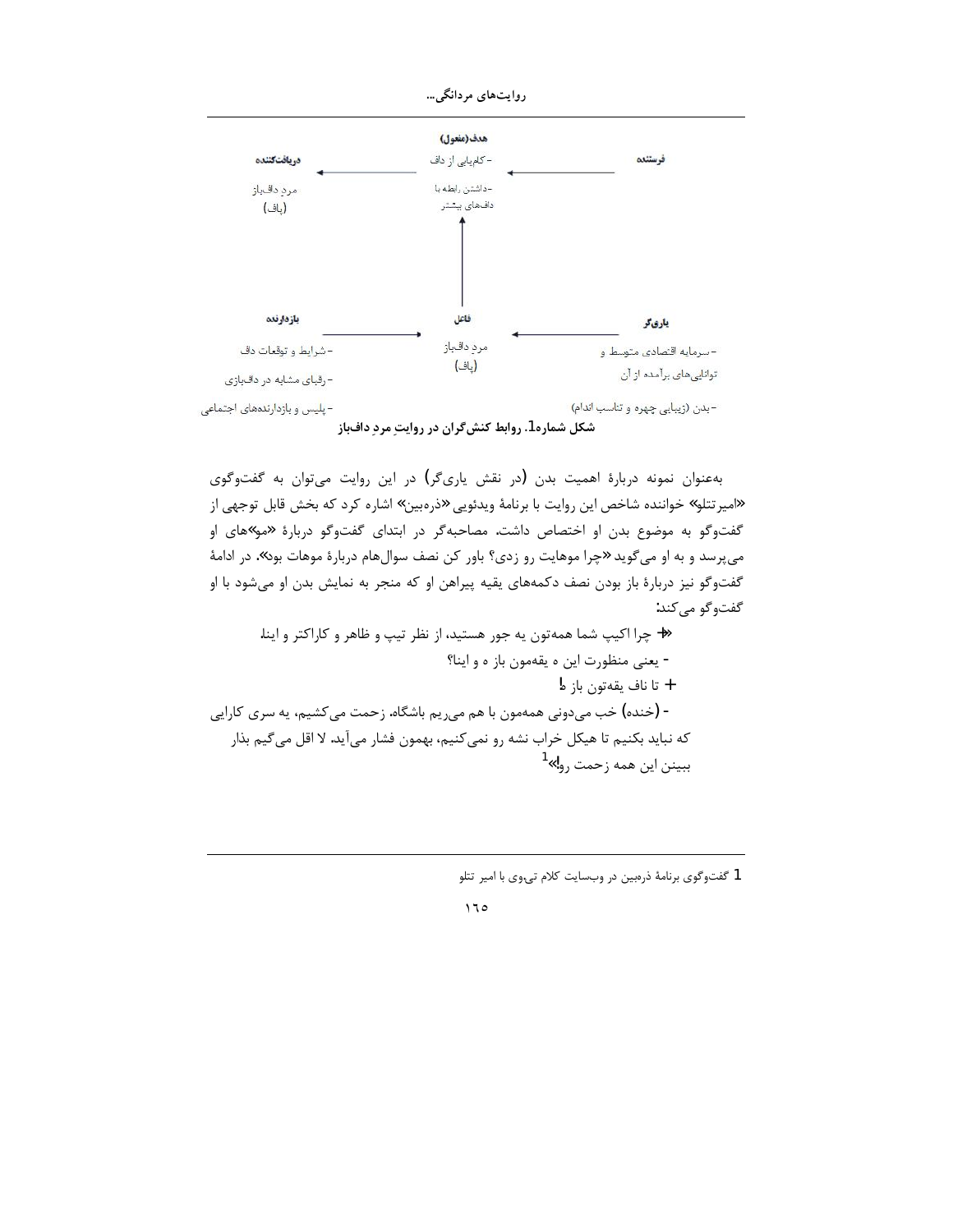او در ادامه گفتوگو با رنگ ساعت، دستبند، کفش، کمربرند، شلوار و پیراهنش اشاره می کند

كه با هم «سِت» هستند و مي گويد «خيلي براش زحمت مي كشم». گفتوگو اينطور ادامه پيدا کرده است: «+ درباره زیورآلاتت یک توضیحی بده. این سوزن فرفره که اینجات ه (اشاره به پایین لب او). - اين پير سينگ ه. اينام گوش(واره). بهنظر من هر شغلي په لباسي داره… مثلا تو په شبکه داری خواننده رو می بینی باید یه فرقی با معلم علومت توی مدرسه داشته باشه، باید خاص باش ه.»<sup>1</sup>

در مقابل در روایت «مردِ زندهکنندهٔ اصالت»، «بدن مرد» یکی از عرصههایی است که باید «مردانگی» مورد نظر برای زنده کردن اصالتها در آن بروز پیدا کند. کنش *گ*ران مختلف این روایت در «شكل 2» نشان داده شدهاند.



شکل شماره 2. روابط کنش گران در روایت مرد زنده کنندهٔ اصالت

1 گفتوگوی برنامهٔ ذرەبین در وبسایت کلام تی.وی با امیر تتلو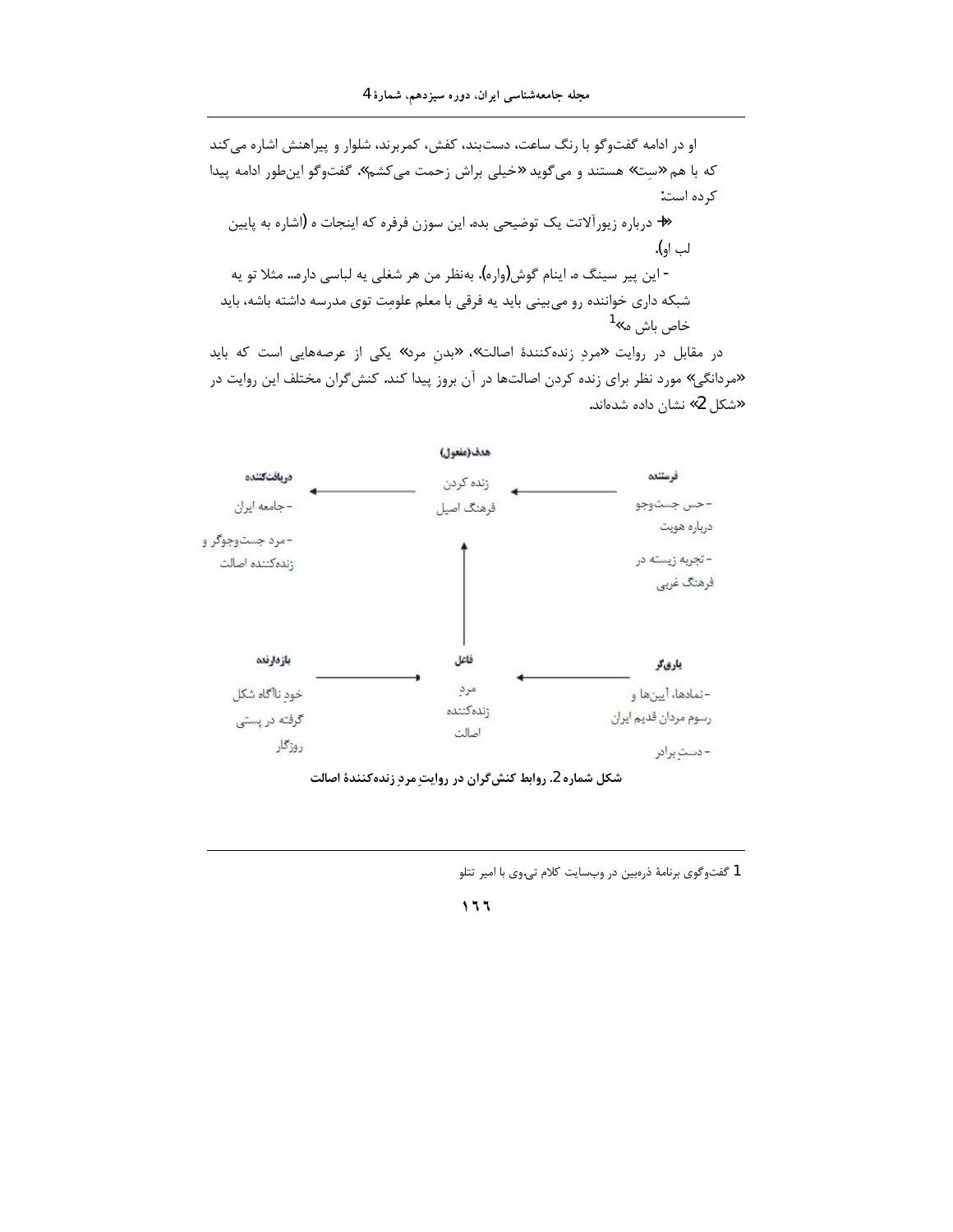جديترين روايت\$ر اين نوع مردانگي گروه موسيقي «عجم» است. آلبوم اول آنها «رقص مردانه» نام داشت و در آن از نمادهای مردانهٔ زیادی استفاده شده بود. بهگفتهٔ «امین» از اعضای گروه این نوع نگاه از تجربهٔ زیستهٔ آنها از زندگی در غرب شکل گرفته است:

«رقص مردونه یک جنبهٔ جدی داره و یک جنبهٔ شوخی. جنبهٔ شوخی بیشتر كنايهاي بود به مد و روش لباس پوشيدن، آرايش / ويرايش، رقصيدن، و كلا استيل پسرهای مدرن و شهری ایرانی. من و نریمان که لندن بزرگ شدیم این تجربه رو داشتیم که رفقای غیر ایرانیمون وقتی که بچههایی که تازه از ایران اومده بودند رو می دیدند به ما گفتند که چقدر زنونه بهنظر میآن. به عنوان مثال پسرهای دماغعملکرده، زیر ابرو برداشته، برنزه کرده، و الی ماشالله رو میدیدند و ما رو مسخره می کردند که ایرانیها خیلی لوند و زنونه هستند. البته اینها همه در حد شوخی بود ولی ما هنوز تلاش میکردیم که به رفقای غیرایرانی سنتها و آیینهای اصل ایرانی رو نشون بدیم که پر از مردانگی و دلیری و رشادت بود. یکی از نکتههای مهم سر رقص بود. رقص مردهای شهری ایرانی تا مقداری از حرکات زنها تقلید میشه و دوباره عکس این رو در رقصهای محلی و آیینی میبینیم. برای همین رقص مردونه برای من نماد اصالت ایرانی بود که امروز کمتر و کمتر در میان مردهای ایرانی دیده میشه.»<sup>ا</sup>

همانطور که مشاهده می شود نگاه به «بدن» در اینجا در تضاد با روایت مرد دافباز قرار دارد که نشان از تقابل این روایتها و ارائه الگوهایی متضاد است. راویان این الگوی مردانگی خود در ویدئوکلیپها و تصاویری که از آنها منتشر شده با ظاهری متفاوت با راویان الگوی دافبازی ظاهر مي شوند و بهعبارتي مطابق با الگوي روايتهاي خود زندگي مي كنند.

# بحث و نتيجهگيري: ظهور مردانگي هاي آلترناتيو و چالش مردانگي هژمونيک

در این پژوهش ابعاد 14 روایت مردانگی در موسیقی رپ ایرانی-فارسی از دل دادهها استخراج شدهاند و نظریهای خاص بهعنوان چارچوب نظری برای رسیدن به آنها مدنظر نبوده است. اما توجه به مفهوم «مردانگی هژمونیک» در تحلیل رابطهٔ بین شکلهای مردانگی با یکدیگر و جامعهٔ ایران به ما کمک خواهد کرد. شکل «مرد عاشق متعارف» را می¤وان حداقل در عرصهٔ روابط عاطفی و زندگی روزمره،

1 بخشی از گفتوگوی پژوهشگر با امین عجمی

 $17<sub>V</sub>$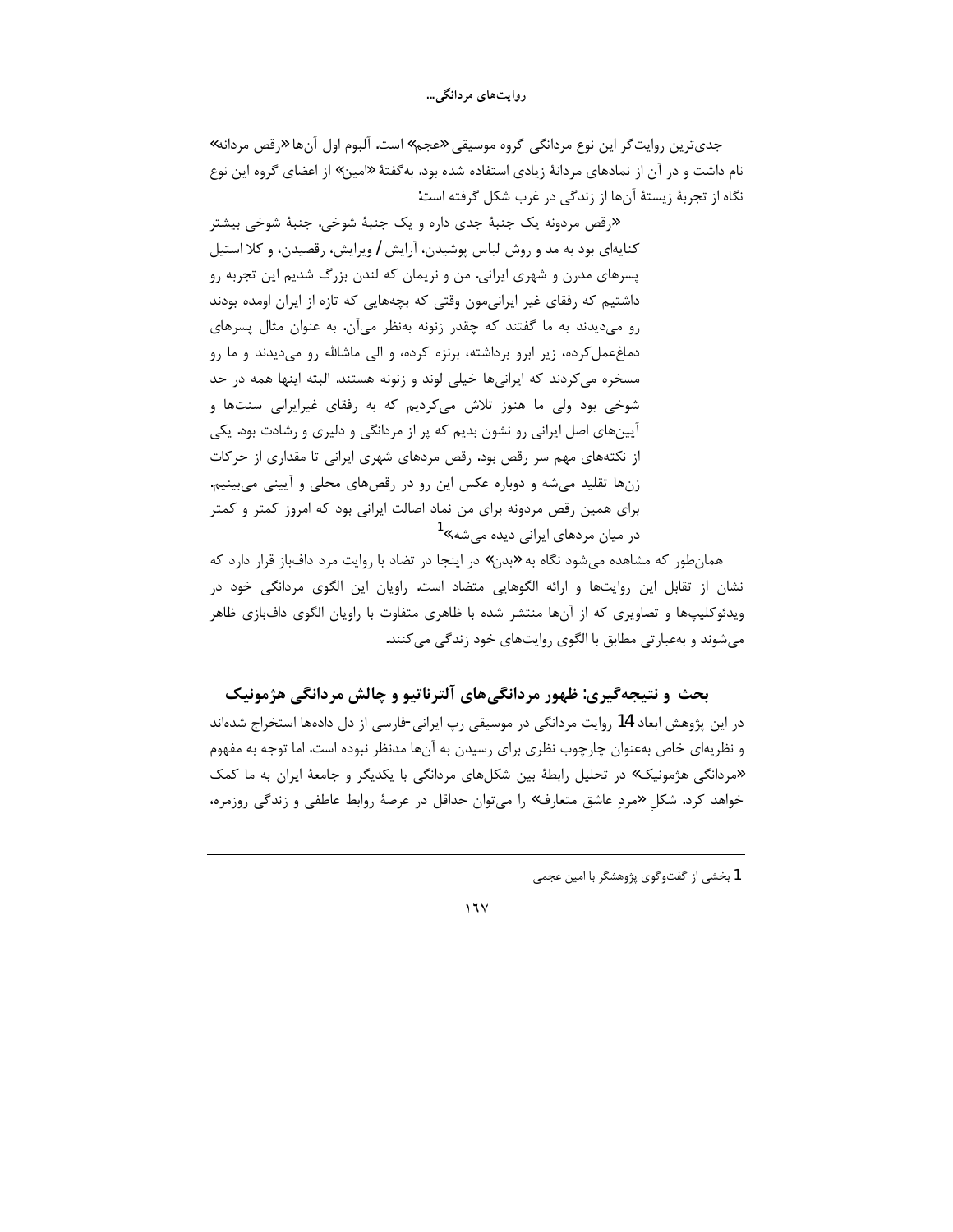منطبق بر مردانگی هژمونیک جامعهٔ امروز ایران دانست. وجود شکلهایی از مردانگی که در تضاد و مغایرت با این شکل از مردانگی ایجاد شدهاند را میتوان نشان از به چالش کشیده شدن مردانگی هژمونیک دانست. در واقع شکل «مردِ عاشق متعارف» که همان مردانگی هژمونیک است، در ایران از طریق محصولات فرهنگی تولید شده در انواع وسائل ارتباط جمعی اعم از فیلمهای سینمایی، سریالهای تلویزیونی، رمانها و داستانها و غیره بهطرق مختلف بهعنوان الگویی برای مردانگی ارائه میشود. اما اگر تمامی این عرصهها در اختیار گروههای حاکم (نه فقط به معنای سیاسی آن) قرار دارد که تلاش می کنند هژمونی خود را بههر طریقی حفظ کنند، در عرصهٔ موسیقی رپ ایرانی-فارسی از آنجا که در بستری خارج از کنترل و نظارت حاکمان (همچنان نه فقط بهمعنای سیاسی آن) است و به شکل غیرمجاز تولید و توزیع میشود، اوضاع متفاوت است.

از این روست که در این فضا شکلهای مختلفی از مردانگی ایجاد شدهاند که هر کدام جنبههایی از مردانگی هژمونیک را به چالش میکشند. در اینصورت مفهوم «مردانگی هژمونیک» که بیشتر براساس برداشتی جنسیتی شناخته می شود قابل گسترش به سایر عرصههای دیگر است و معنایی فراتر از نزاع بر سر بقا/زوال مردسالاری می یابد.

بهمنظور نشان دادن بهتر چالش مردانگی هژمونیک در موسیقی رپ ایرانی-فارسی با سایر مردانگیها بهنتایج بخش تحلیل روایی کنش گران بر میگردیم. در اینجا میخواهیم در کنار مفهوم «روايت» از «ضد روايت» استفاده كنيم كه هنري لوئيس گيتس<sup>1</sup> (مكوئيلان، 1388: 41) دربارهٔ آن این طور می گوید: «مردم از طریق روایتهایی که آموزگاران، گویندگان اخبار، اولیای امور و دیگر مولفان شعور جمعی ما فراهم میآورند، به درکی از خود و جهان نائل میآیند. درمقابل، ضدروایتها ابزارهایی هستند که گروهها با استفاده از آنها واقعیت مسلط و چارچوب فرضیههای حامی آن واقعیت را به چالش می *ک*شند». مکوئیلان بعد از این نقل قول ادامه می دهد که چگونه هر ضدروایتی بهطور جداگانه خود میتواند روایت واحدی تلقی شود که از سوی دیگر ضدروایتها به چالش کشیده شده است. بهعبارت دیگر هر روایت در عین حال یک ضدروایت است. این مفاهیم نزدیک به همان چیزی است که در نزاع بین گفتمانها تحت عنوان ضدیتسازی و غیریتسازی شاهد آن هستیم.

نتایج تحلیلهای روایی نیز بهما نشان داد که در مقابل روایت «مرد عاشق متعارف» در موسیقی رپ ایرانی-فارسی، چندین ضدروایت وجود دارد. صریحترین این ضدروایتها که برای به چالش کشیدن مردانگی هژمونیک ایجاد شده، «هجو مردِ متعارف سنتی» است. در تحلیل کنش گران دیدیم که این

1 Henry Louis Gates

 $17<sub>A</sub>$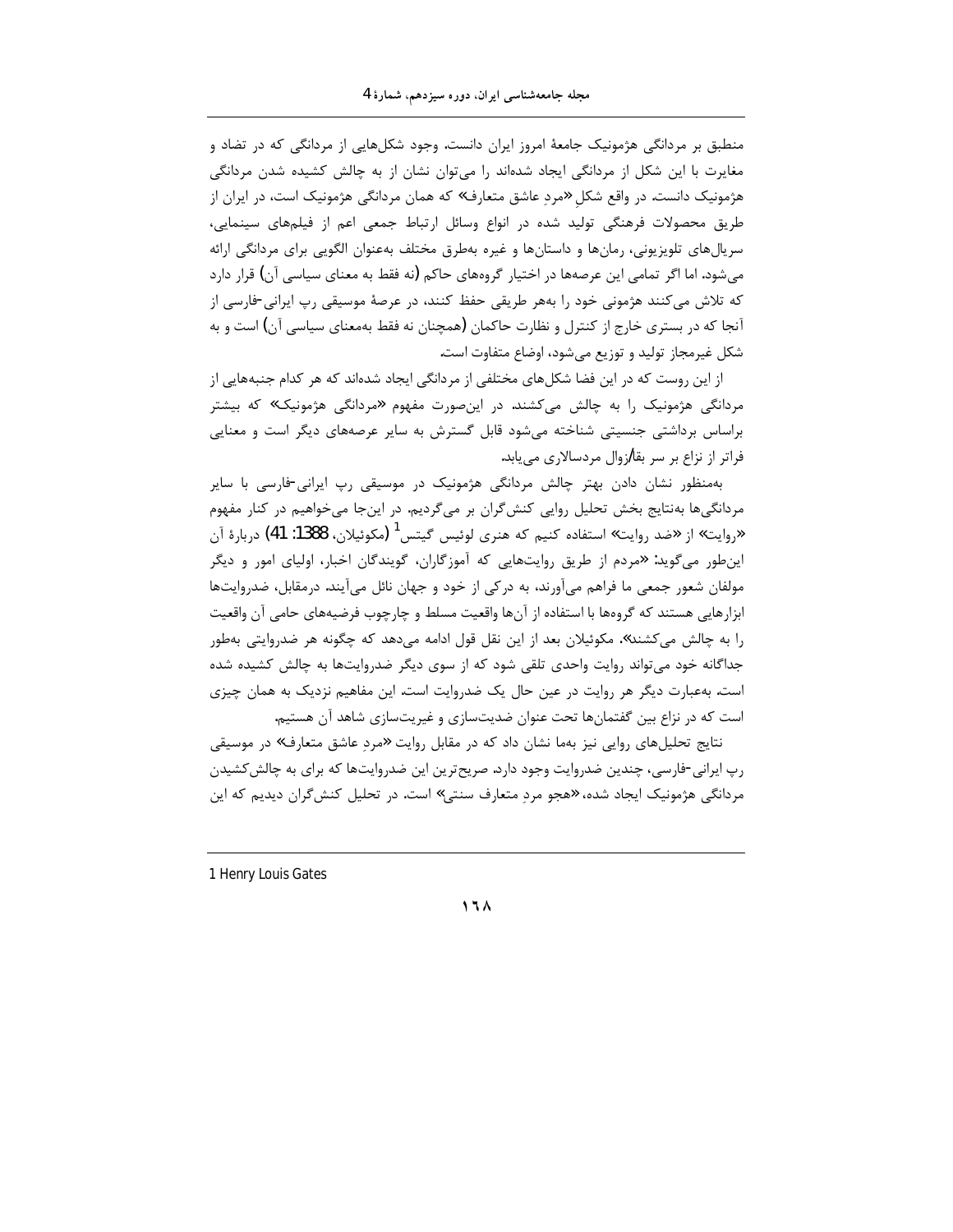روایت، چطور تصاویری مخدوش، اغراق شده و تمسخرآمیز از روایت هژمونیکِ «مردِ عاشق متعارف» ارائه میدهد و آن را بهچالش می کشد.

اگر این روایت تنها برای حمله بهروایت مردانگی هژمونیک طراحی شده و هدفی جز تخریب ندارد، در مقابل روایتها یا بهعبارت بهتر ضدروایتهای دیگری هم برای «مردِ عاشق متعارف» وجود دارند که الگوهایی جایگزین برای مردان ارائه میدهند. جالب آنجاست که روایتهای جایگزین در همه نوع و مناسب برای هر قشری وجود دارد. مثلا برای طبقات پایین، متوسط و بالای جامعه، روایتهای مرد فرودست بامرام، مرد دافباز، مرد فرادست لذت گرا وجود دارند که هر کدام از جنبههایی روایت «مرد عاشق متعارف» را در حیطهٔ روابط شخصی و سبک زندگی بهچالش میکشند.

مفهوم «مردانگی هژمونیک» از جنبهٔ دیگری نیز میتواند در روشنشدن بیشتر یافتهها بهما کمک کند. اگر این مفروضهٔ نظریه را بپذیریم که مردانگیهای هژمونیک در دورههای مختلف اجتماعی تغییر می کنند، آنگاه می توان با نگاهی تاریخی -اجتماعی نیز شکلهای مردانگی کشف شده در موسیقی رپ ایرانی -فارسی را تحلیل کرد.

«مردِ زنده کنندهٔ اصالت» مردی است که الگوی مردانگی خود را از یک دورهٔ تاریخی دور گرفته است. نتايج تحليل دادهها بهما نشان داد اين روايت مردانگي براساس اعتراض بهوضعيت فعلي مردانگي شکل گرفته و خود را تعریف میکند. گفتمانی که این روایت در آن تعریف میشود، بهدنبال شکلی از مردانگی است که در یک دورهٔ تاریخی سپری شده در ایران مردانگی هژمونیک بوده است. شکل دیگری از مردانگی یعنی «مرد حزباللهی ولایتمدار» را نیز می توان مردانگی هژمونیک در سال های ابتدای انقلاب اسلامی دانست. این شکل از مردانگی که در سالهای ابتدایی دههٔ 1360، چند سالی در ایران هژمون بود و از طریق رسانهها از جمله سینما (چاووشیان، حسین رشتآبادی، 1389) بهعنوان الگو بازنمایی می شد، با افول شور انقلابی به حاشیه رفته است ولی همچنان در جامعه پیروانی دارد.

بهعبارتی در موسیقی رپ ایرانی-فارسی علاوه بر مردانگی هژمونیک، با دو نوع دیگر از مردانگی مواجه هستیم. گروه اول مردانگیهای قدیمی هستند که در دورههای گذشته در سالهای خاصی در ایران در وضعیت هژمونیک قرار داشتند ولی اکنون به حاشیه رفتهاند. البته این مردانگیها نیز تغییراتی در طول زمان داشتهاند ولی الگوی اصلی خود را از شرایط تاریخی سپری شده میگیرند. گروه دیگر مردانگیهای جدیدی هستند که در اثر شرایط اجتماعی امروز ایران بهوجود آمدهاند و از جنبههای مختلف مردانگی هژمونیک را به چالش میکشند. این مردانگیها ممکن است در آینده با تغییر شرایط اجتماعی به مردانگی هژمونیک تبدیل شوند. روابط این شکلهای مردانگی در قالب «شکل 3» و با تصور دو فضای مردانگیهای هژمونیک و مردانگیهای آترناتیو ترسیم شده است.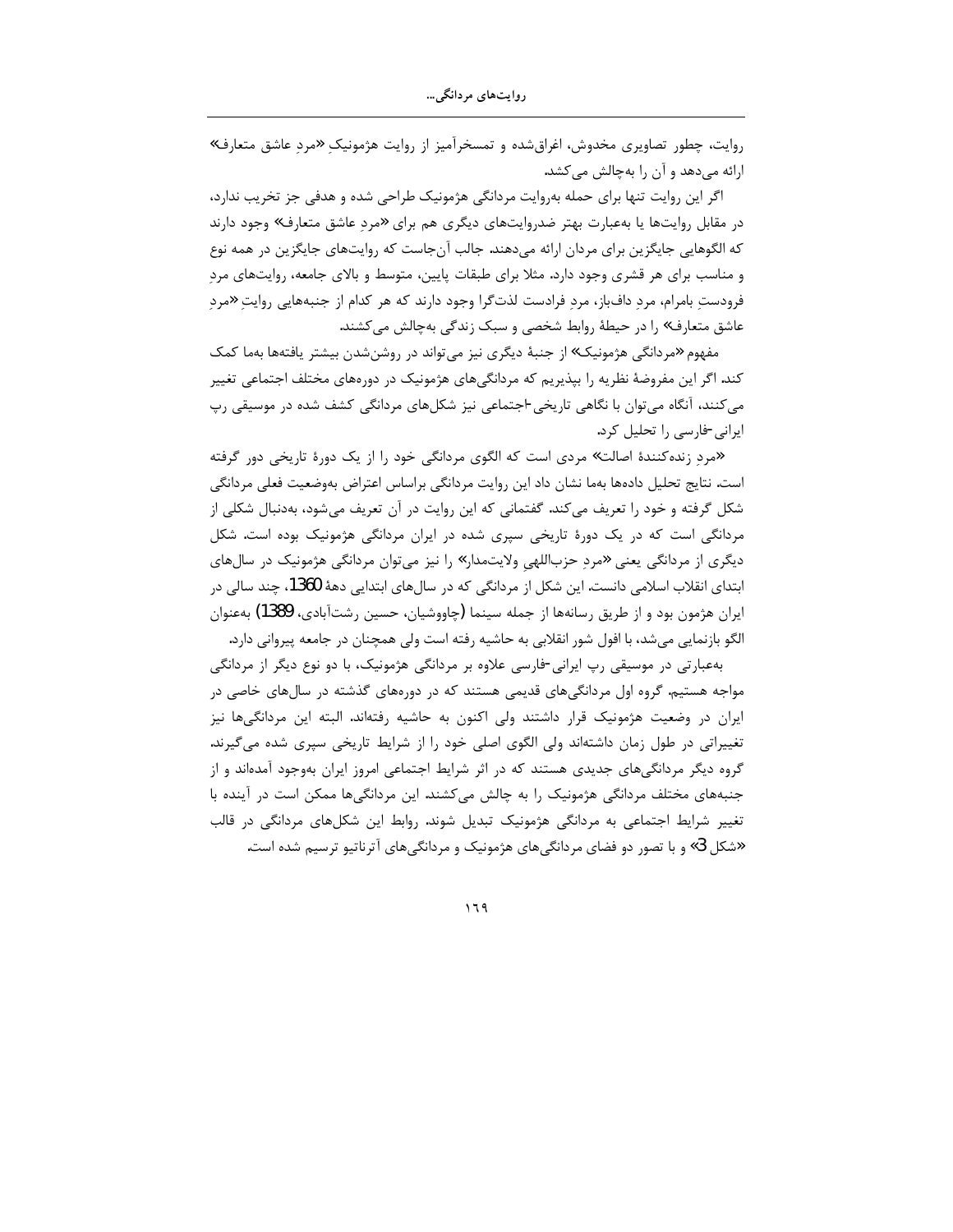

شکل شماره 3. فضای مردانگیهای هژمونیک و آلترناتیو در رپ ایرانی -فارسی

در شکل شماره 3 روایتهای مردانگی در دو فضای هژمونیک و آلترناتیو قرار گرفتهاند. روایت «مرد عاشق متعارف» روایت هژمونیک در جامعه امروز ایران است و دو روایت دیگر که با خطوط بریده-بریده مشخص شدهاند، زمانی در گذشته روایتهای هژمونیک بودهاند. سایر روایتها وضعیت کنونی جامعه ایران در فضای مردانگیهای آلترناتیو قرار دارند.

# مردانگیهای موسیقی رپ و سرنوشت مردانگی هژمونیک در ایران

در استفاده از نظریهٔ مردانگی هژمونیک باید به این نکته توجه کرد که این نظریه برای تحلیل وضعیت جنسیتی در جوامع با ساختار سرمایهداری غربی ارائه شده است. در جامعهٔ ایرانی که نه نظام سرمایهداری لیبرال بلکه نظام جمهوری اسلامی حاکم است سازوکارهای رسانهای متفاوت بوده و رسانهها ملزم به رعایت قواعد خاص این جامعه هستند. از این رو جایگزین شدن مردانگیهای هژمونیک در دورههای مختلف لزوما از سازوکار جوامع غربی تبعیت نمیکند و فرآیند بسیار

 $11.$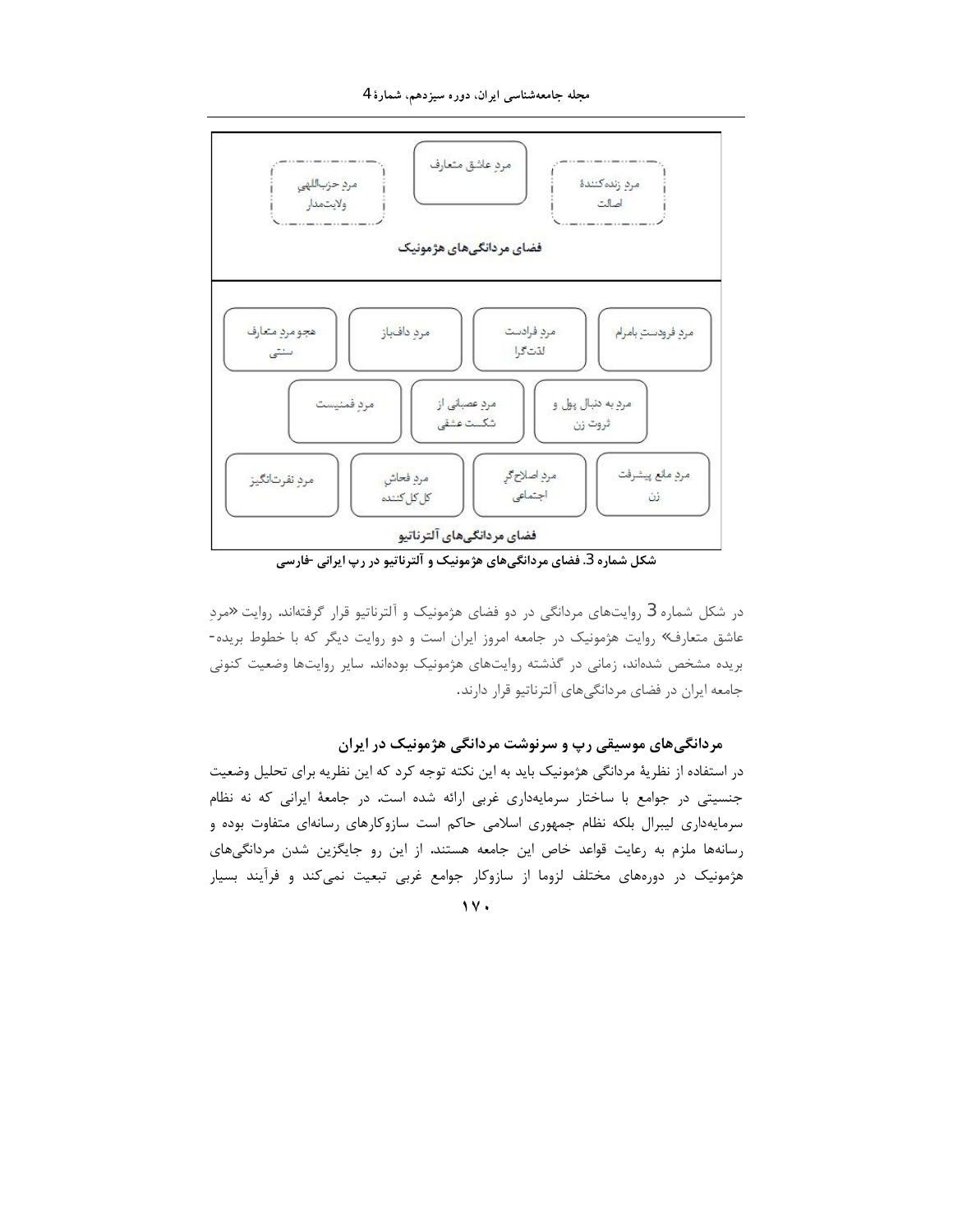پیچیدهتری دارد. این نکته است که شناخت ابعاد مردانگی هژمونیک در جامعهٔ ایران را مشکلتر می کند. در این نظریه البته گفته میشود که مردانگی هژمونیک با مردانگی شایع یا حداکثری متفاوت است که خود شناخت ابعاد مردانگی هژمونیک را سختتر می کند.

حال به نتایج پژوهش بر میگردیم که یافتهها 14 نوع مردانگی را به ما نشان داد. در بحث برای كار با نظريهٔ «مردانگي هژمونيک»، شكل «مرد عاشق متعارف»، حداقل در زمينهٔ روابط عاطفي الگوي هژمونیک مردانگی دانسته شد. این شکل مردانگی در موسیقی رپ ایرانی-فارسی بازنمایی بسیار محدودی دارد. هرچند که پژوهش از نوع کمیّ نبوده و عدد و رقمی قابل ارائه نیست اما بر مبنای پیگیری کردن آثار این سبک موسیقی جدید در ایران در سالهای اخیر میتوان مدعی شد که تعداد قطعههای موسیقی تولید شده که حاوی مضامین مربوط بهاین نوع از مردانگی باشند در مقابل شکلهای دیگر مردانگی بسیار کمشمار است.

هر چقدر که این شکل از مردانگی در محصولات رسانههای جمعی بهخصوص رسانههای دارای وابستگی به نظام حاکم بهعنوان الگو ترویج میشود و بازنمایی آن پرشمار است، ولی در موسیقی رپ که سازوکار تولید آن خارج از نظارت و سیاستگذاری حاکمیتی است اوضاع متفاوت است. در اغلب سریالهای تلویزیونی بهعنوان پرمخاطبترین روایتهای تصویری مردمپسند ممکن است شکلهای متفاوتی از مردانگی نیز نمایش داده شوند، اما با بازنمایی منفی این شکلها، در نهایت مردانگی هژمونیک است که بهعنوان الگو برای مخاطبان نمایش داده میشود. اما در موسیقی رپ ایرانی-فارسی شکلهای متعددی از مردانگی از سوی کنش5ران متفاوت در جایگاه الگو معرفی میشوند. بهعبارتی افزایش دسترسی به انواع مختلف رسانههای مجاز و غیرمجاز در سالهای اخیر، مخاطبان را با انواع الگوهای متفاوت مردانگی مواجه کرده است. علاوه بر انواع برنامههای رسمی رادیویی و تلویزیونی، کتابها، مطبوعات، فیلمهای سینمایی مجاز و غیر مجاز، انواع موسیقیهای مجاز و غیر مجاز، برنامههای شبکههای ماهوارهای، حالا موسیقی رپ نیز منبع جدیدی برای ارائه الگوها و روایتهای مردانگی شده است. این منبع جدید از آنجا دارای اهمیت است که در میان نوجوانان طرفداران زیادی پیدا کرده است. برای نشان دادن میزان این محبوبیت به نتایج یک پژوهش استناد می کنیم.

نتايج يک پژوهش پيمايشي که سال 1388 در مناطق مختلف شهر تهران انجام شده نشان میدهد در بین نوجوانان 12 تا 22 سال، موسیقی رپ، پرطرفدارترین سبک موسیقی است. حدود 35 درصد از نوجوانان در پاسخ بهسوال «کدام سبک موسیقی را بر بقیه ترجیح میدهید؟» گزینهٔ موسیقی رپ را انتخاب کردهاند. در این پژوهش تصاویری از خوانندگان سبکهای مختلف موسیقی به نوجوانان نشان داده شده است تا از جانب آنها شناسایی شوند. در این میان دو رپخوان در صدر جدول قرار گرفتهاند. در میان نوجوانان 12 تا 22 ساله، 75 درصد «ساسی مانکن» و 50 درصد «حسین تهی» را

 $\vee$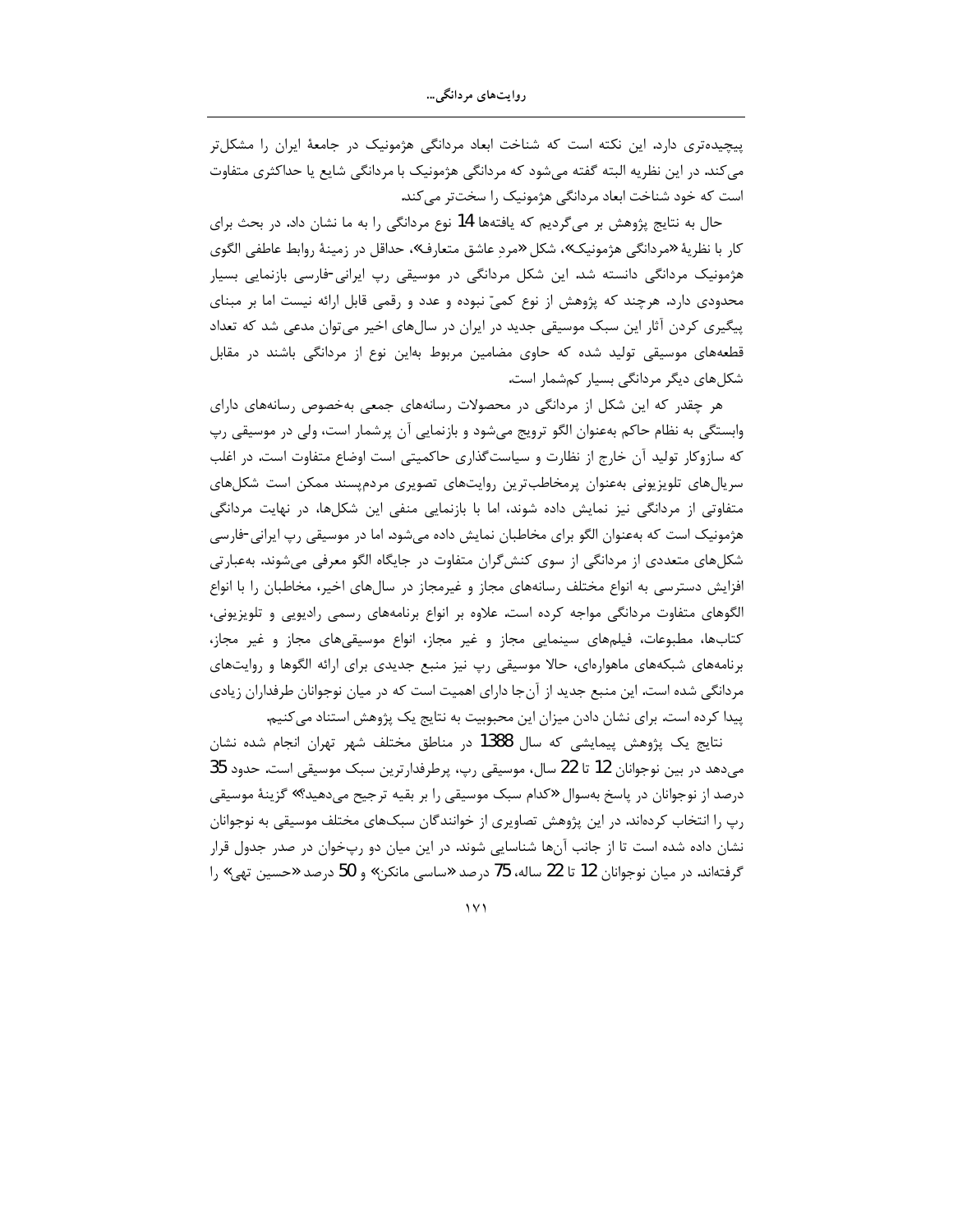می شناختهاند. این در حالی است که خوانندگانی مانند علیرضا عصار، همایون شجریان، محسن چاوشی و غیره هر کدام توسط درصد پایینی از نوجوانان شناسایی شدهاند و هیج کدام حتی به نصف درصد ساسی مانکن هم نرسیدهاند. در کنار این دو، نوجوانان پاسخدهنده از «سروش هیچکس» نیز بهعنوان رپخوان معروف ديگر ياد كردهاند (خادمي، 1388: 43 تا 46).

حال باز هم به نتایج پژوهش برمیگردیم و بهدنبال این سه رپخوان سرشناس یعنی ساسی مانکن، حسین تھی و سروش هیچ کس در یافتهها می گردیم. ساسی مانکن سرشناسترین خوانندهٔ موسیقی در بین نوجوانان تهرانی، رپخوان شاخص روایت «هجو مرد متعارف سنتی» و «مرد دافباز» است. حسین تهی دومین خوانندهٔ سرشناس، رپخوان شاخص روایتهای «مردِ عصبانی از شکست عشقي» و «مردِ دافباز» محسوب ميشود. سروش هيچ كس نيز خوانندهٔ شاخص روايت «مردِ فرودستِ بامرام» است. مشاهده میشود که سرشناس ترین خوانندگان موسیقی در بین نوجوانان تهرانی مروجان ضدروایتهای مردانگی هژمونیک در ایران هستند. قابل حدس است که بخشی از این نوجوانان، از روایتهای مردانگی که توسط این رپخوانها ارائه میشود بهعنوان الگو تبعیت کنند. چنین حدسی البته تنها از طریق انجام یک پژوهش کمی/کیفی در میان مخاطبان موسیقی رپ قابل رد یا اثبات است.

دیدیم که چگونه روایت مردانگی هژمونیک، از طریق ضدروایتهایی که از طریق موسیقی رپ ایرانی-فارسی تولید میشود به چالش کشیده شده است. بخشی از این ضدروایتها که در قالب روایتهای رقیب تعریف میشود در جامعهٔ امروز ایرانی طرفداران زیادی پیدا کرده است. این طرفداران، اغلب نوجوانانی هستند که در مرحلهٔ سنی شکلگیری هویت مردانهشان قرار دارند و قرار است مردان فردای جامعه باشند. درچنین شرایطی که الگوها و روایتهای رقیب مردانگی هژمونیک طرفداران پرشماری در میان نوجوانان پیدا کرده است، طبیعی است که وضعیت ثبات مردانگی هژمونیک آشفته تر از قبل باشد. بهعبارتی در عصر کنونی که در نتیجهٔ گسترش انواع رسانهها، انواع روایتها ترویج میشود و هوادارانی قابل توجهی نیز می یابد شاید نتوان با اطمینان از وجود «مردانگی هژمونیک» بهمعنای سابق آن سخن گفت.

منابع

بادانتر، الیزابت (1377) *زن و مرد XX - XY،* ترجمهٔ سرور شیوا رضوی، تهران: دستان و هاشمی. بارت، رولان **(1387)** *در آمدی بر تحلیل ساختاری روایتها***،** ترجمهٔ محمد راغب، تهران: فرهنگ صبا. بارکر، کریس **(1387)،** *مطالعات فرهنگی: نظریه و عملکرد***،** مترجمان: مهدی فرجی و نفیسه حمیدی، تهران: پژوهشکده مطالعات فرهنگی و اجتماعی.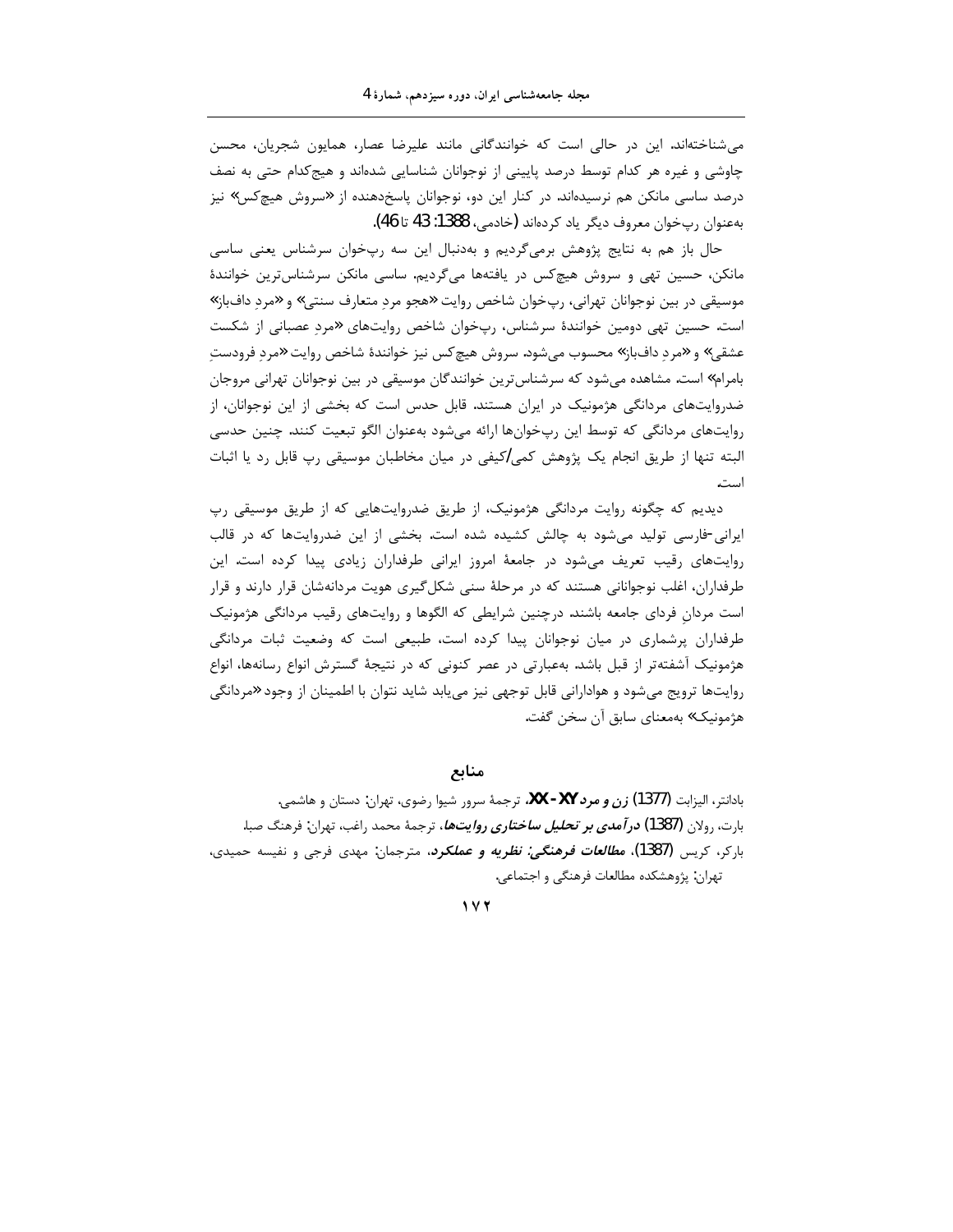| بژه، ديويد ام. <b>(1388)، <i>تحليل روايت و پيشاروايت</i>،</b> ترجمهٔ حسن محدثي، تهران: دفتر مطالعات و توسعه        |
|--------------------------------------------------------------------------------------------------------------------|
| رسانەھا.                                                                                                           |
| تولان، مايكل جي. <b>(1383)، <i>درآمدي نقادانه-زبانشناختي بر روايت</i>،</b> ترجمهٔ ابولفضل حرى، تهران: بنياد        |
| سينمايي فارابي.                                                                                                    |
| چاوشیان، حسن؛ حسینی رشت آبادی، سیدجواد <b>(1389)، «</b> ستارەهای مردانگی و مردانگی ستارەھا: بررسی                  |
| تغییر الگوی غالب مردانگی بازیگران سینمای بعد از انقلاب ایران»، تحقیقات فرهنگی ایران، سال سوم،                      |
| شماره 4، پياپي 12، صص 84-59.                                                                                       |
| خادمی، حسن (1388)، «بررسی ویژگیهای پدیدهٔ اجتماعی موسیقی رپ فارسی و میزان محبوبیت و عمومیت                         |
| آن در ایران با تاکید بر جوانان و نوجوانان 12 تا 29 ساله شهر تهران <b>»، <i>فصلنامهٔ مطالعات فرهنگی و</i></b>       |
| <i>ارتباطات</i> ، سال پنجم، شماره 16.                                                                              |
| ذکایی، محمد سعید (1387)، « <sub>ر</sub> وایت، روایت گری و تحلیلهای شرح حال نگارانه»، <i>پژوهشنامهٔ علوم انسانی</i> |
| <b>و <i>اجتماعی</i>،</b> ویژهٔ پژوهشهای اجتماعی، نیمهٔ اول سال 1387، صص 68 تا 98.                                  |
| كوثري، مسعود <b>(1</b> 387) <b>، <i>درآمدي بر موسيقي مردم پسند</i>،</b> تهران: طرح أينده.                          |
| مشیرزاده، حمیرا (1383)، م <i>قدمهای بر مطالعات زنان، تهران: وزارت علوم، تحقیقات و فناوری</i> ، دفتر                |
| برنامهريزي اجتماعي و مطالعات فرهنگي.                                                                               |
| مارتين، والاس <b>(1382)، <i>نظريههاي روايت</i>،</b> ترجمهٔ محمد شهبا، تهران: هرمس.                                 |
| محدثي، حسن (1388)، مقدمهٔ كتاب «تحليل روايت و پيشاروايت»، نوشتهٔ ديويد ام. بژه،  ترجمهٔ حسن                        |
| محدثي، تهران: دفتر مطالعات و توسعه رسانهها.                                                                        |
| مکوئیلان، مارتین (1388)، <i>گزیدهٔ مقالات روایت</i> ، ترجمهٔ فتاح محمدی، مینوی خرد.                                |
| مکلافلین، جانیس (1387)، <i>زنان و نظریهٔ اجتماعی و سیاسی: مناظرات و گفتوگوها</i> ، ترجمهٔ حمیرا                    |
| مشيرزاده، تهران: شيرازه.                                                                                           |
| مولایی، محمد مهدی (1390)، «مردانگی در موسیقی رپ ایرانی-فارسی در دههٔ 1380»، پایاننامهٔ کارشناسی                    |
| ارشد بهراهنمایی دکتر مسعود کوثری، رشتهٔ مطالعات فرهنگی و رسانه، دانشکدهٔ علوم اجتماعی، دانشگاه                     |
| تهران.                                                                                                             |
| میرزایی، سیدآیتالله (1384). «بررسی گرایش پسرهای جوان به ارزشهای مردانگی»، پایاننامهٔ کارشناسی                      |
| ارشد، رشتهٔ مطالعات فرهنگی، دانشگاه علامه طباطبایی، دانشکدهٔ علوم اجتماعی.                                         |
| هولمز، مرى <b>(1387)، <i>جنسيت در زندگى روزمره،</i></b> ترجمهٔ محمدمهدى لبيبى، تهران: نشر افكار.                   |
| Adams, Rachel ; Savran, David (2002) The Masculinity Studies Reader, Oxford:<br>Blackwell.                         |
| Armengol Carrera, José María (2006) "Gendering Men: Theorizing Masculinities                                       |

in American Culture and Literature", Master's Thesis, Universitat de Barcelona, Spain.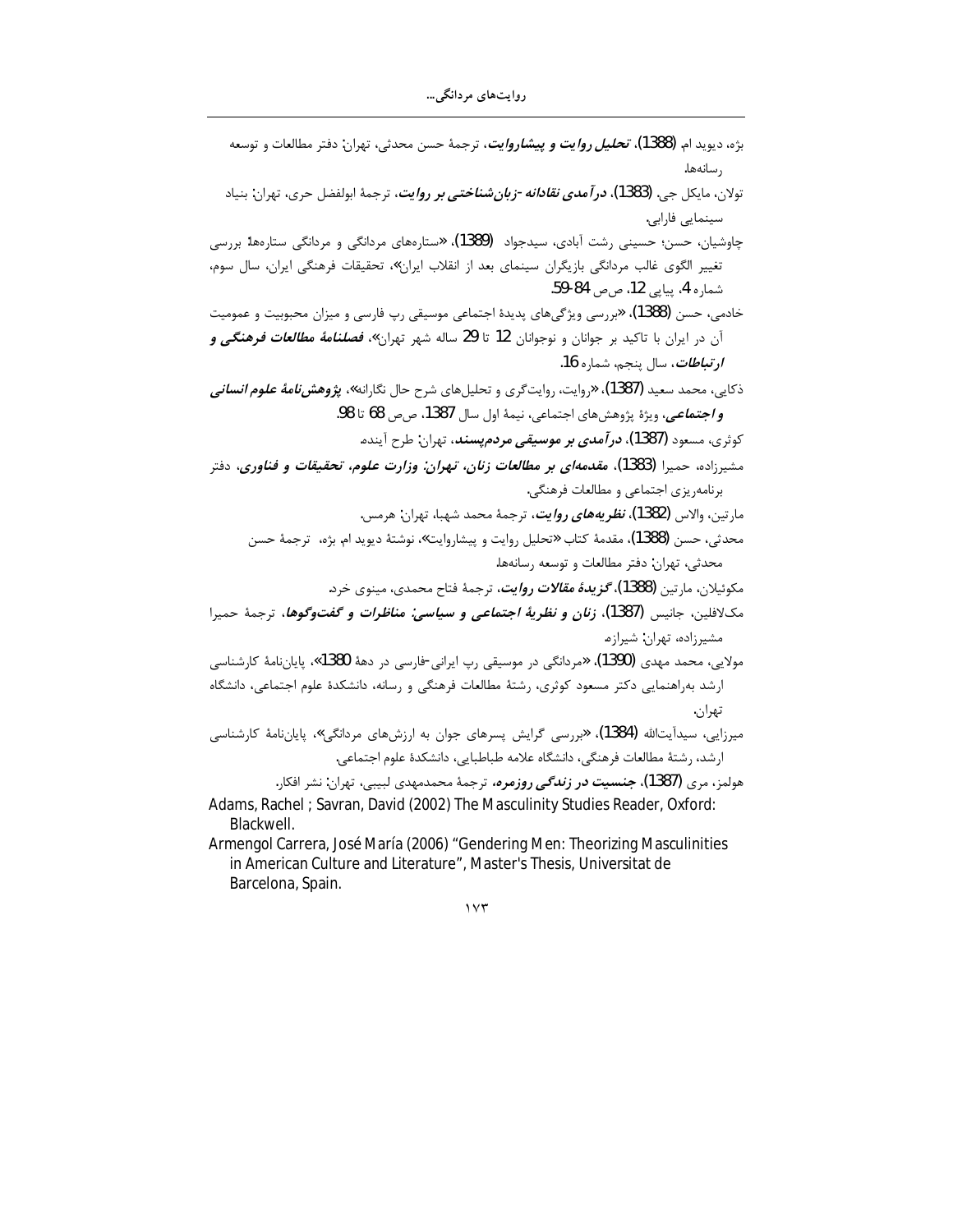Bilgin, Elif (2004) "An Analysis of Turkish Modernity Through Discourses of Masculinities", Ph.D. Thesis, Middle East Technical University, Turkey.

- Crilly, Shane (2004) "Gods in our own World: Representations of Troubled and Troubling Masculinities in some Australian Films, 1991-2001", Ph.D. in philosophy Thesis, Faculty of Humanities and Social Science, University of Adelaide, Australia.
- Connell, W. Robert; Hearn, Jeff; Kimmel, Michael S. (2005) Handbook of Studies on Men and Masculinities, Sage Publications.

Connell, R. W.; Messerschmidt, James W. (2005) "Hegemonic Masculinity: Rethinking the Concept", Gender Society, Vol 19, pp 829-859.

Dasgupta, Romit (2004) "Crafting Masculinity: Negotiating Masculine Identities in the Japanese Workplace", Master's Thesis, Curtin University of Technology. Dept. of Language and Intercultural Education, Australia.

Donaldson, M (1993) "What Is Hegemonic Masculinity?", Theory and Society, Special Issue: Masculinities, October 1993, 22(5), pp 643-657.

Edwards, Leslie Gautreaux (2011) "The Crisis of Masculine Space: the End of the Gentlemen's Club in British Modern Fiction", ph.D. Thesis, Texas A&M University, USA.

Ember, Carol R.; Ember, Melvin (2003) Encyclopedia of Sex and Gender: Men and Women in the World's Cultures, New York: Kluwer Academic/Plenum Publishers.

Emsliea, Carol; Ridgeb, Damien; Zieblandc, Sue; Hunta, Kate (2006) "Men's Accounts of Depression: Reconstructing or Resisting Hegemonic Masculinity?", Social Science & Medicine, Vol. 62, Issue 9, May 2006, pp 2246-2257.

- Goins, Darren C. (2004) "Performing Masculinities U.S. Representations of the Male Body in Performance Art Monologues", Ph.D. Thesis, Louisiana State University and Agricultural and Mechanical College, USA.
- Hearn, Jeff (2007) "From Hegemonic Masculinity to the Hegemony of Men", Feminist Theory, April 2004, vol. 5, no. 1, pp 49-72.
- Hebert, Louis (2006) Tools for Text and Image Analysis (An Introduction to Applied Semiotics), Translated from French to English by Julie Tabler.

Hibbeler, Britney L. (2010). "Exploring Representations of Masculinity in Disney Animated Feature Films", Master's thesis, Texas A&M University.

Jefferson, Tony (2002) "Subordinating Hegemonic Masculinity", Theoretical Criminology, February 2002, vol. 6, no. 1, pp 63-88.